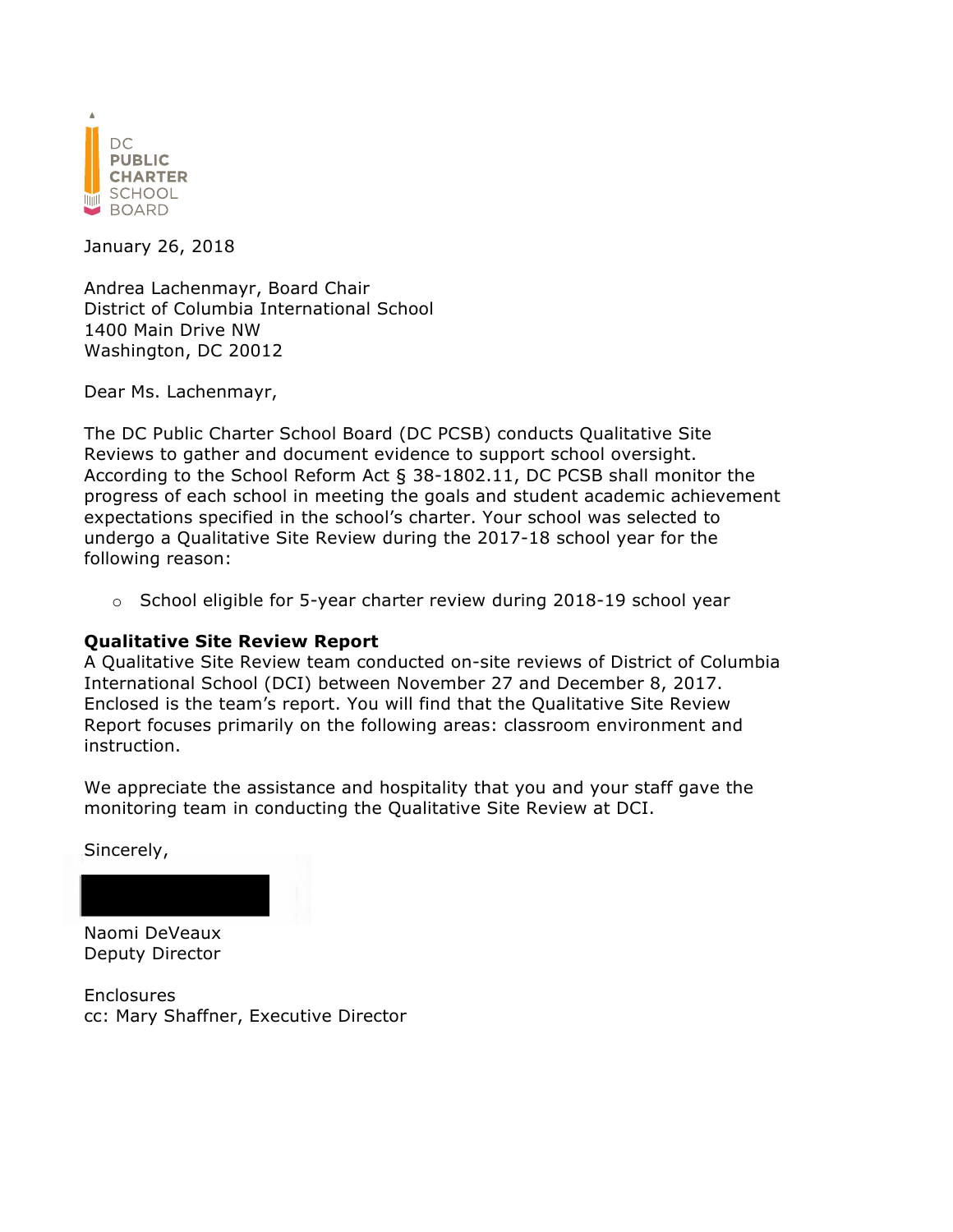# **Qualitative Site Review Report**

**Date:** January 26, 2018

**Campus Information Campus Name:** District of Columbia International School (DCI) **Ward:** 4 **Grade levels:** 6-12

### **Qualitative Site Review Information**

**Reason for visit:** School eligible for 5-year charter review during 2018-19 school year **Two-week window:** November 27 – December 8, 2017 **QSR team members:** Two DC PCSB staff members including one special education (SPED) specialist, six consultants including three language specialists (French, Spanish, and Mandarin) **Number of observations:** 38 **Total enrollment:** 801 **Students with Disabilities enrollment:** 109 **English Language Learners enrollment:** 61 **In-seat attendance on observation days: Visit 1:** November 28, 2017 – 92.4% **Visit 2:** November 29, 2017 – 95.0% **Visit 3:** November 30, 2017 – 95.2% **Visit 5:** December 5, 2017 – 95.0% **Visit 6:** December 6, 2017 – 93.8% **Visit 7:** December 7, 2017 – 93.3%

## **Summary**

DCI's mission is:

To inspire inquiring, engaged, knowledgeable, and caring secondary students who are multi-lingual, culturally competent, and committed to proactively create a socially just and sustainable world.

The school employs several strategies to support their mission including offering students flexibility in choosing how to spend time in and out of classrooms and individualized academic support. In several observations students had academic choice about where and how they completed assignments. During "brunch" each day students could play outside, socialize, or seek tutoring from teachers.

Overall, students were actively engaged in academically rigorous content that offered them opportunities to become culturally competent, socially just, and multilingual. Most students asked questions, participated enthusiastically, and used Chromebooks effectively. The QSR team observed classes taught in Spanish, French, and Mandarin. English-only classrooms had posters and information from other countries on their doors and around the rooms. Teachers and students spoke in several languages even when not in a language-specific class. Sometimes this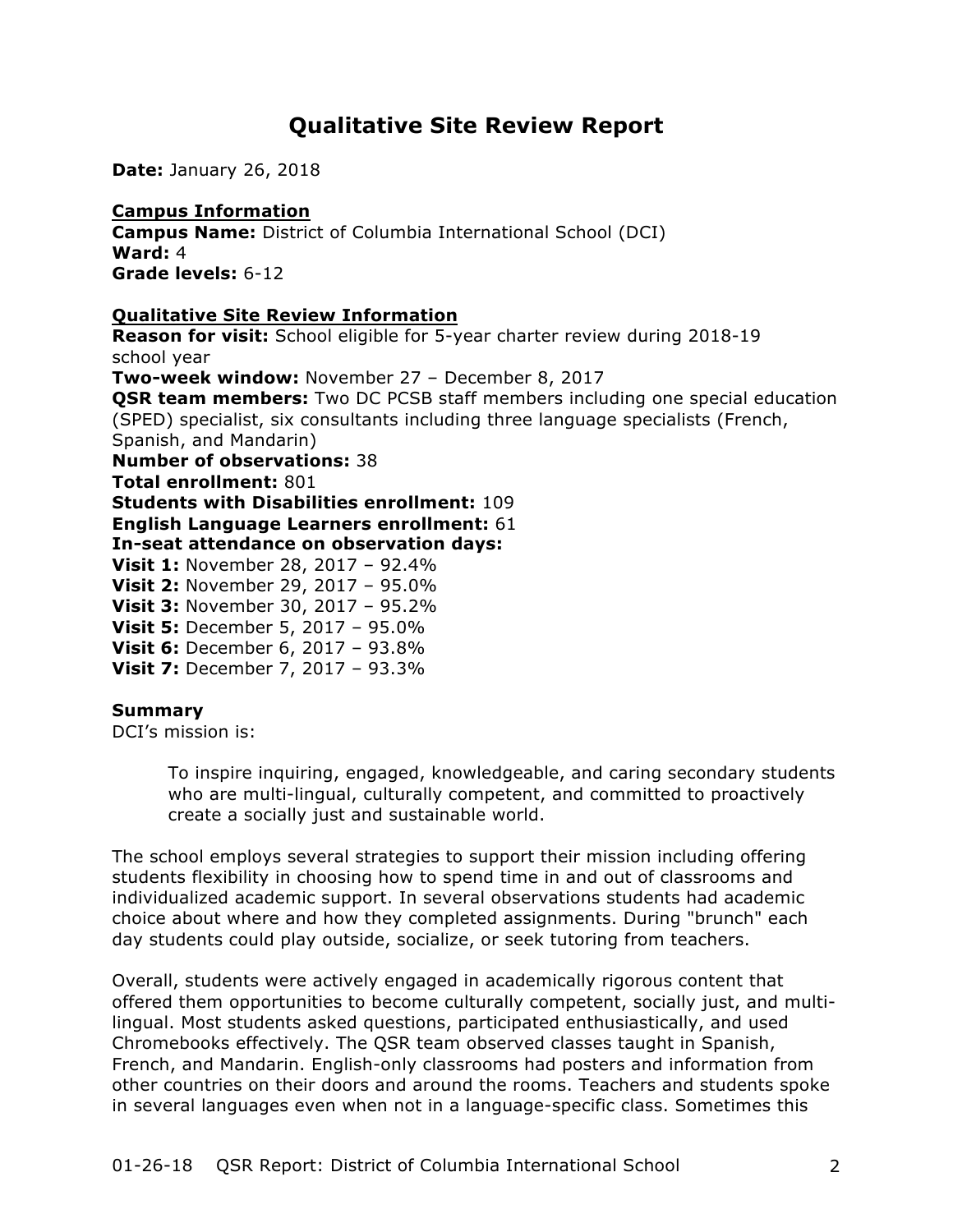approach was used to build rapport, and other times, multiple languages were used to clarify content.

During the QSR two-week window, the team used the Charlotte Danielson *Framework for Teaching* to examine classroom environment and instruction (see Appendix I and II). The QSR team scored 76% of observations as distinguished or proficient in the Classroom Environment domain. *Establishing a Culture for Learning* scored the highest, with 87% of observations rated as distinguished or proficient. In the vast majority of observations, teachers set high expectations for student learning and students responded by engaging and producing high-quality work. *Creating an Environment of Respect and Rapport* and *Managing Student Behavior* had the widest range of scores in either domain and included several distinguished observations as well as a few unsatisfactory scores. In the distinguished observations teachers demonstrated knowledge of their students as individuals both in the classroom and in their lives outside. There were also several classrooms with no misbehavior. However, in the unsatisfactory observations, students used disrespectful language with each other with little to no response from teachers. If the teacher did attempt to intervene, it was ineffective and/or inconsistent.

The QSR team scored 74% of observations as distinguished or proficient in the Instruction domain. The highest scored component in this domain was *Communicating with Students* where 84% of observations were rated as distinguished or proficient. Many teachers used rich language, clear communication, and connected learning with students' lives and/or current events. Almost all students were engaged in the learning tasks. The lowest scored component in either domain was *Using Questioning/Prompts and Discussion Techniques*. Although no observations were scored as unsatisfactory, 35% were rated as basic. A challenge in many observations was engaging *all* students in discussion. In several observations, even if the teacher made modest attempts, several students sat idly and did not participate. In one class the teacher called on the same student at least three times in thirty minutes, while a number of students remained passive.

#### Governance

A DC PCSB staff member reviewed the minutes from DCI's July 20, 2017 board meeting. A quorum was present. The board unanimously approved four new board members for the 2017-18 school year. The governance committee gave a report on their search for a new Executive Director and new board members. The Finance and Facilities committee gave a positive report on the budget, and the Public Affairs Committee shared updates on the planned events to celebrate the opening of DCI in its new location at Delano Hall.

## Specialized Instruction for Students with Disabilities

Observers scored 50% and 45% of special education observations as proficient or distinguished in the Classroom Environment and Instruction domains, respectively. Prior to the two-week window, DCI completed a questionnaire about how students with disabilities (SWD) are taught and accommodated. Reviewers looked for evidence of the articulated "full continuum of services." Overall, the school's special education program successfully supports the needs of students with significant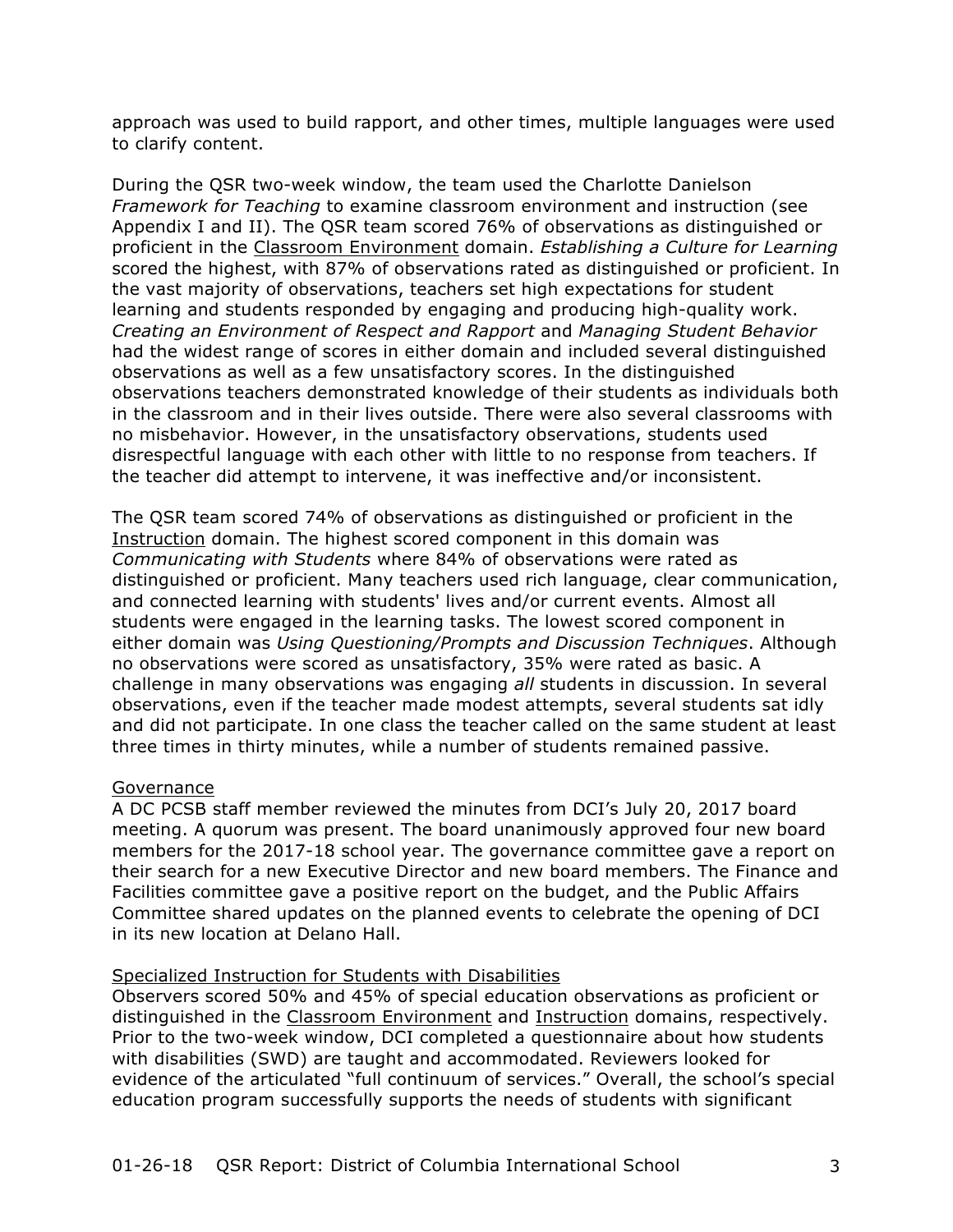disabilities by providing them with meaningful accommodations and modifications in a self-contained setting. However, the co-teaching in inclusion classrooms did not always effectively support the needs of all SWD in general education classrooms, resulting in few of less than half of the observations earning proficient or distinguished.

- To facilitate co-planned instruction, planning time for all co-teaching pairs is built into the master schedule, and each pair completes a co-teacher agreement to determine shared expectations. The school explained that "Station teaching and Parallel teaching are the norm, and we try to steer pairs away from One Teach, One Assist model as much as possible." As evidenced by the schedule, every special education teacher has designated common planning time with their co-teachers. Nonetheless, only one out of six co-taught observations used the Parallel or Station teaching models. In the other five co-taught observations, the teachers used the One Teach, One Assist model for at least 50% of the lesson.
- In all co-taught settings, both teachers circulated to monitor behavior and provide feedback, but there was no further evidence of co-planning. In these settings only some SWD were able to intellectually engage in the lesson; others were unable to complete the assignments with the level of support provided by the teachers. Of note, the special education teacher in one classroom did not participate in the lesson; instead, for the entire period, he/she stood in the back of the room and sporadically reminded students not to call out.
- To accommodate the needs of students, especially SWD, the school stated that reviewers might see: scaffolding, gradual release of responsibility, graphic organizers, flexible seating, check-ins, more frequent breaks during class, and small group instruction. The QSR team observed many of these accommodations, but their implementation did not consistently increase academic engagement. Students still required additional supports to access the general education curriculum. Some students successfully used a graphic organizer and teacher check-ins to read and annotate a challenging text, but others struggled to comprehend it. The teachers encouraged students by saying, "Don't just stare at your screens; use your resources," but some still sat passively, requiring more support. In another observation the activity encouraged higher-order thinking and incorporated scaffolding, graphic organizers, and check-ins; however, the teacher struggled to manage behavior and engage all SWD in learning. One teacher provided an off-task student with a break; however, this accommodation did not improve his/her behavior and effort.
- To provide modifications according to the IEPs of SWD, the school wrote that students with significant disabilities take their core classes in a self-contained setting where instruction is highly individualized. The school has one selfcontained classroom, and the observation of this class scored proficient in each component of both the Classroom Environment and Instruction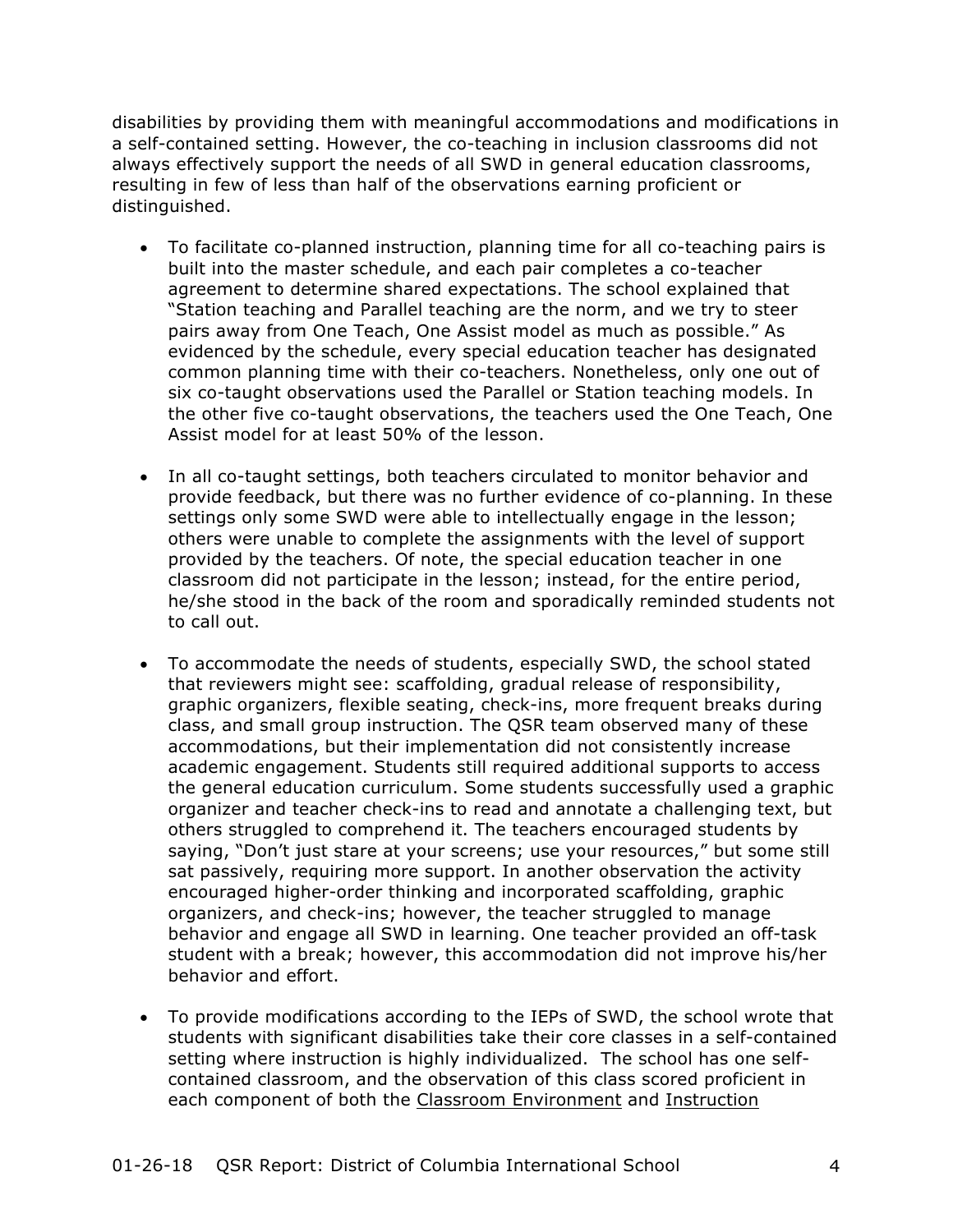domains. The teacher held high expectations for student effort and participation, and he/she differentiated by offering students choice in how and where to complete assignments.

#### Specialized Instruction for English Learners

DCI serves 61 English Learner (EL) students. Prior to the two-week window, DCI completed a questionnaire about how it serves EL students. The school uses a hybrid English language acquisition model comprising "inclusion/collaborative teaching," a bilingual program, and sheltered instruction. Reviewers looked for evidence of the implementation of this model. Overall, the school's EL program excelled at providing rigorous sheltered instruction; nonetheless, instruction in bilingual and collaborative settings did not consistently engage ELs in learning.

- As its self-described primary model of support, the school uses "inclusion/collaborative teaching" opportunities for all ELs, especially its large population of dually-identified learners. These classrooms feature "a general education and dual special education and EL teacher for Math and English…who have clearly co-planned." In two inclusive settings it was unclear if the teachers co-planned because they only used the One Teach, One Assist model of co-teaching. Moreover, the teachers conveyed high expectations for only some students. By the end of class, few students had completed the assignment. Some had finished half of it; others engaged in off topic conversations; and another drew on his/her paper.
- To meet the needs of newcomers and students at Levels 1 and 2 of English language proficiency, the school also provides sheltered instruction. In an exemplary sheltered reading class, the teacher articulated clear content and language objectives for students. Most activities and assignments were appropriate for the English acquisition levels of each student, and almost all students were actively engaged in exploring the differentiated content. One group quizzed each other on Spanish/English flashcards, then practiced fluency, comprehension, and vocabulary using the *Read Naturally Live*  computer program. Another group read over comprehension questions and sentence starters. After, they enthusiastically participated in a discussion, listened to one another, re-read the text aloud, and wrote down their responses using textual evidence.
- As the third feature of its English language acquisition model, the school wrote that it offers a "dual language bilingual program" that features instruction in a student's native language. In three observations Spanish was the primary language of instruction, and native Spanish and English speakers comprised these classes. Two additional lessons featured whole-group instruction in English, while teachers provided feedback in Spanish and English during small group and independent practice. The explanation of content was clear across bilingual classrooms; however, the pacing and assignments allowed some students to be passive or merely compliant.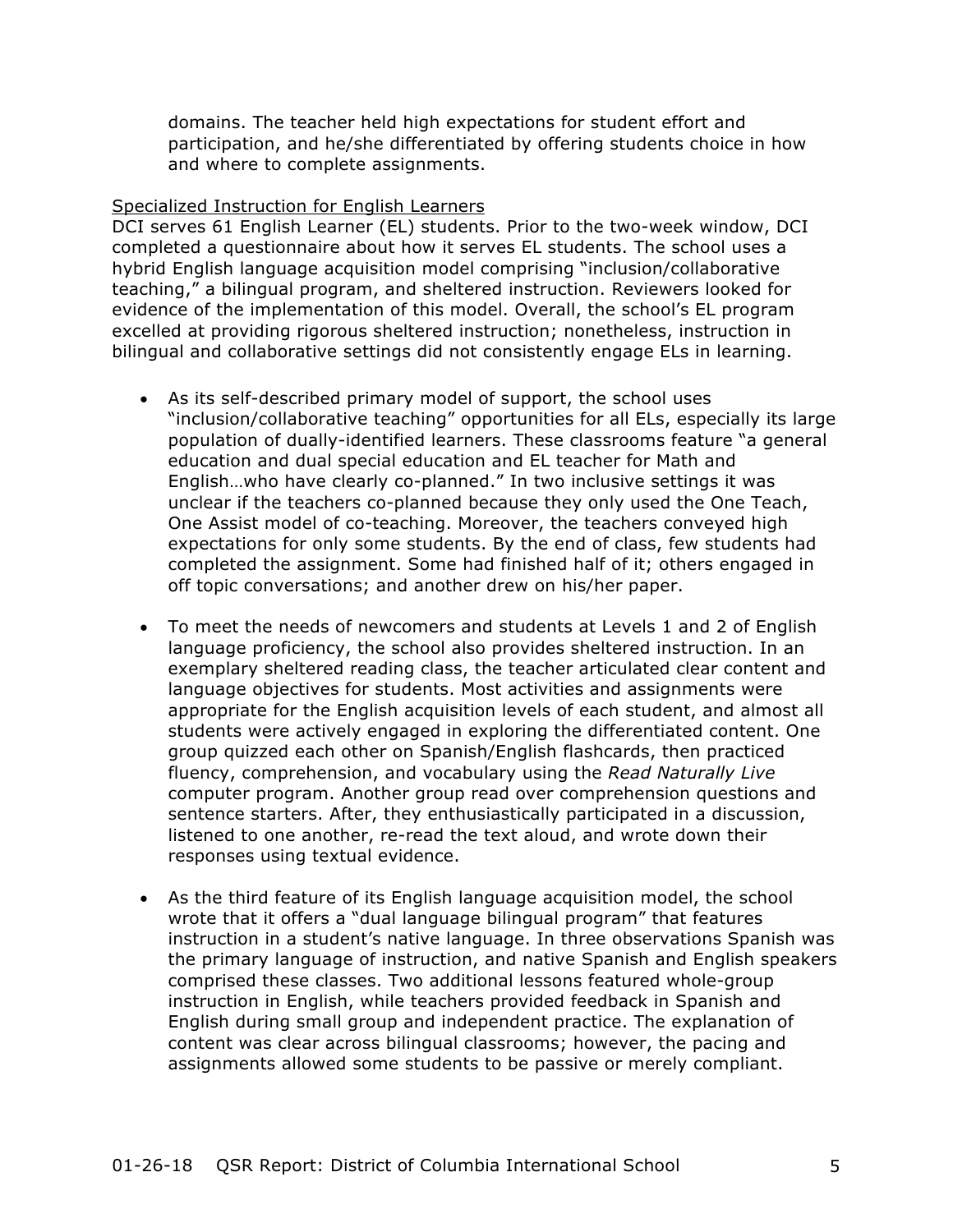• Across its hybrid English language acquisition model, the school wrote that observers will see explicit instruction, word walls, visuals, small-group instruction, and "a culture of learning about others and incorporating student's background into lessons." All EL observations featured word walls, visuals, explicit instruction, and small group instruction, although these instructional resources and methods were incorporated unevenly across classrooms. In one classroom there was a rich "culture of learning about others." The teacher showed respect for students' backgrounds by making an effort to learn new Spanish words from them. During another observation, teachers incorporated visuals during math instruction, but many EL students struggled to solve problems independently.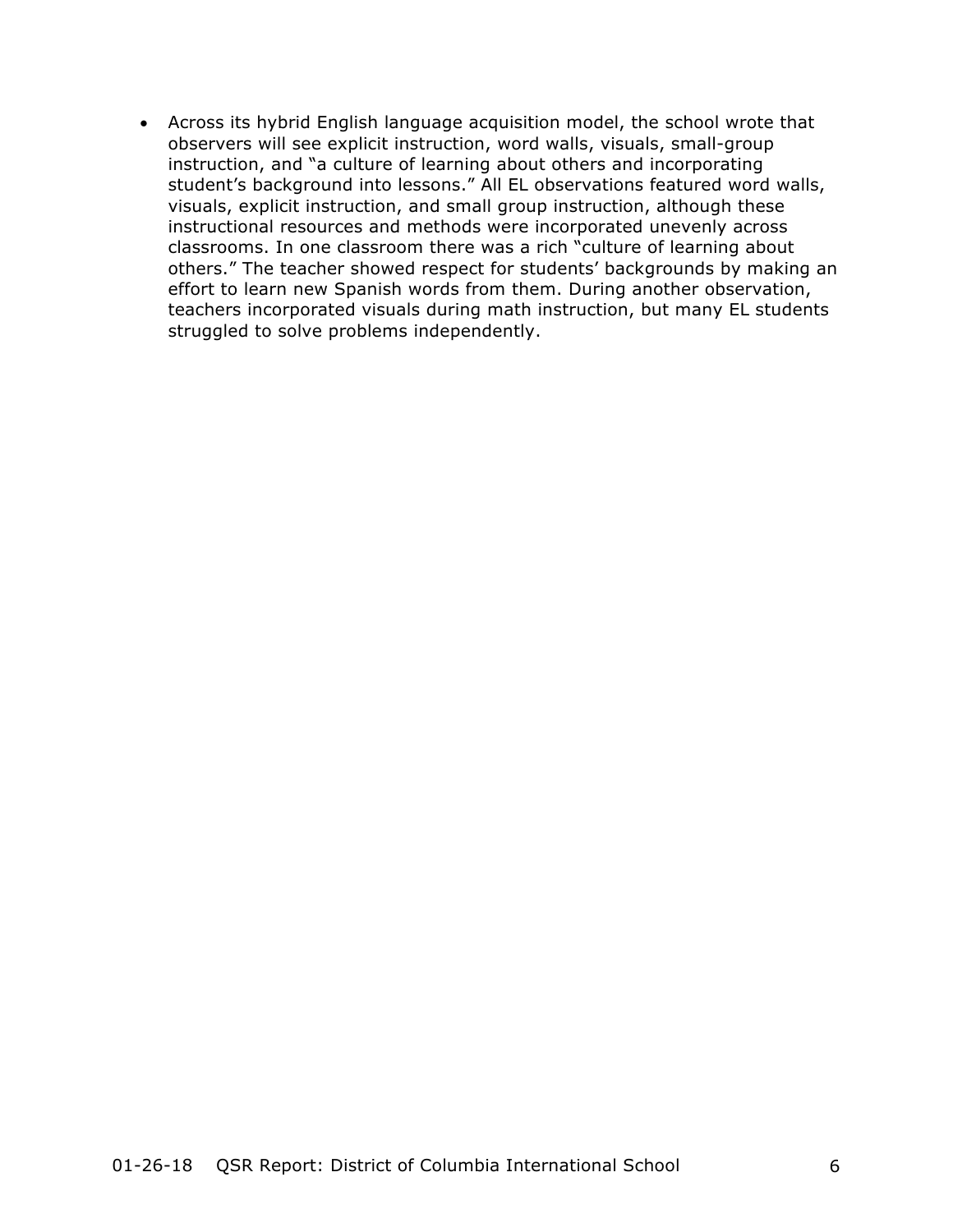### **THE CLASSROOM ENVIRONMENT<sup>1</sup>**

This table summarizes the school's performance on the Classroom Environments domain of the rubric during the unannounced visits. The label definitions for classroom observations of "distinguished," "proficient," "basic," and "unsatisfactory" are those from the Danielson framework. The QSR team scored 76% of classrooms as "distinguished" or "proficient" for the Classroom Environment domain. Please see Appendix III for a breakdown of each subdomain score.

| <b>The Classroom</b><br><b>Environment</b>                                          | <b>Evidence</b>                                                                                                                                                                                                                                                                                                                                                                                                                                                                                                                           | <b>School Wide</b><br><b>Rating</b> |     |
|-------------------------------------------------------------------------------------|-------------------------------------------------------------------------------------------------------------------------------------------------------------------------------------------------------------------------------------------------------------------------------------------------------------------------------------------------------------------------------------------------------------------------------------------------------------------------------------------------------------------------------------------|-------------------------------------|-----|
| <b>Creating an</b><br><b>Environment of</b><br><b>Respect and</b><br><b>Rapport</b> | The QSR team scored 74% of the<br>observations as distinguished or proficient<br>in this component. Caring and respectful<br>interactions were evident in many<br>observations. Most teachers stood at the<br>door and greeted all students as they<br>entered the room. The QSR team often<br>overheard friendly banter between<br>students. In a few instances the teacher<br>spoke with a student who needed some<br>extra attention outside of the room, and<br>the student was able to re-enter the<br>classroom without disruption. | Distinguished                       | 11% |
|                                                                                     | In distinguished observations teachers<br>demonstrated genuine care for and<br>knowledge of individual students. One<br>teacher asked students to teach her new<br>words in Spanish as part of their lesson.<br>Another teacher sensitively asked a<br>student about what was happening outside<br>of class, following up on a previous<br>conversation. In a different observation<br>students respectfully disagreed with each<br>other and helped each other as they<br>worked through an interpersonal conflict.                      | Proficient                          | 63% |

<sup>&</sup>lt;u> 1989 - Johann Stein, marwolaethau a bh</u>  $1$  Teachers may be observed more than once by different review team members.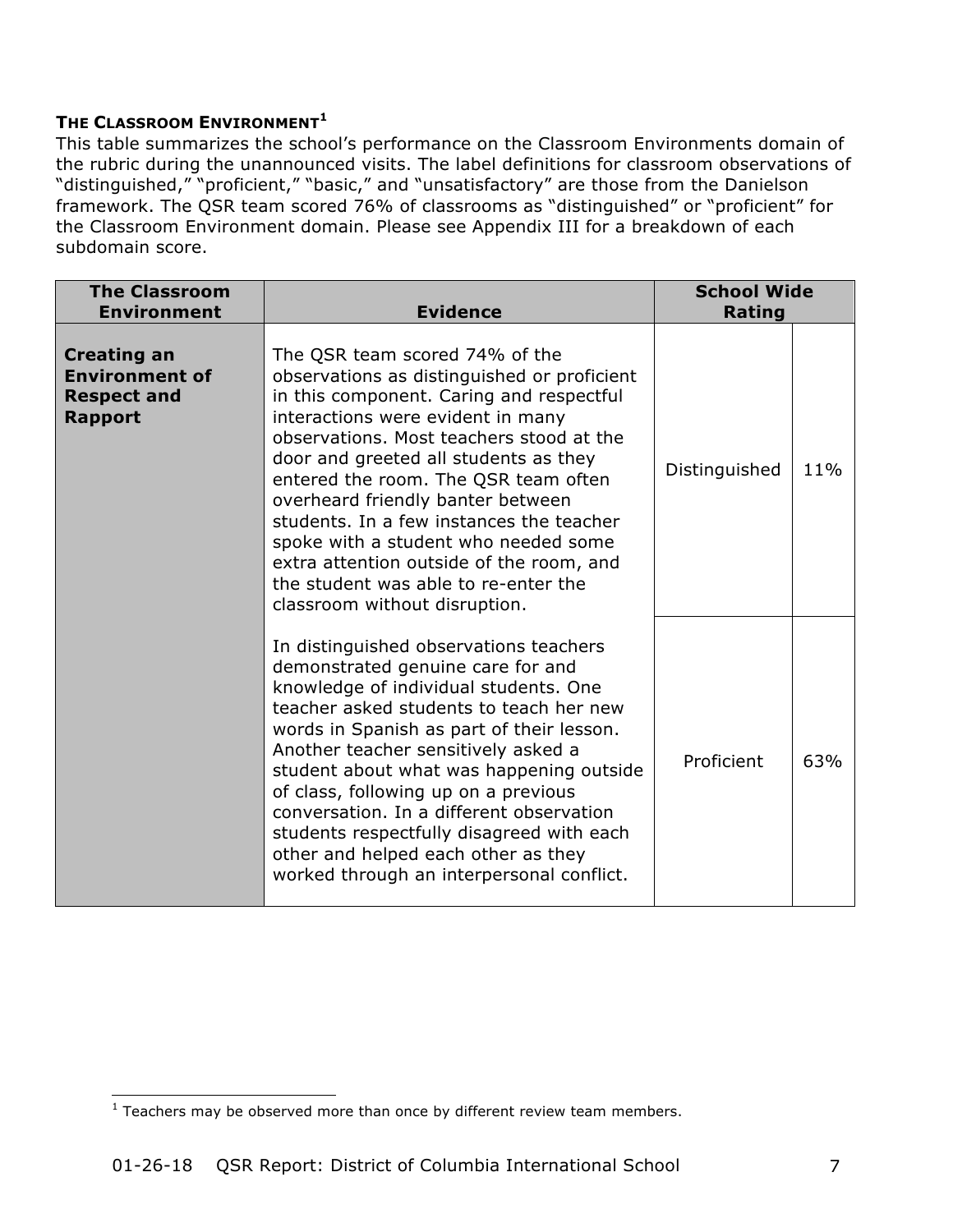| <b>The Classroom</b><br><b>Environment</b>              | <b>Evidence</b>                                                                                                                                                                                                                                                                                                                                                                                                                                                                                | <b>School Wide</b><br><b>Rating</b> |     |
|---------------------------------------------------------|------------------------------------------------------------------------------------------------------------------------------------------------------------------------------------------------------------------------------------------------------------------------------------------------------------------------------------------------------------------------------------------------------------------------------------------------------------------------------------------------|-------------------------------------|-----|
|                                                         | The QSR team scored 21% of the<br>observations as basic in this component.<br>In these observations there were<br>inconsistencies in interactions. A few<br>teachers spoke disrespectfully to students<br>and/or reprimanded them harshly. In<br>other observations students were<br>disrespectful to the teacher or each other.<br>One student used the phrase, "shut up,<br>you retard" to a peer. In another<br>observation students made obscene<br>gestures without teacher intervention. | <b>Basic</b>                        | 21% |
|                                                         | The QSR team scored less than 10% of the<br>observations as unsatisfactory in this<br>component.                                                                                                                                                                                                                                                                                                                                                                                               | Unsatisfactory                      | 5%  |
| <b>Establishing a</b><br><b>Culture for</b><br>Learning | The QSR team scored 87% of the<br>observations as distinguished or proficient<br>in this component, making this the highest<br>scoring component in this review. The vast<br>majority of teachers conveyed high<br>expectations for students and many<br>specifically recognized effort. One teacher<br>said, "I'm so impressed with your<br>perseverance. Not a single person has<br>given up!"                                                                                               | Distinguished                       | 8%  |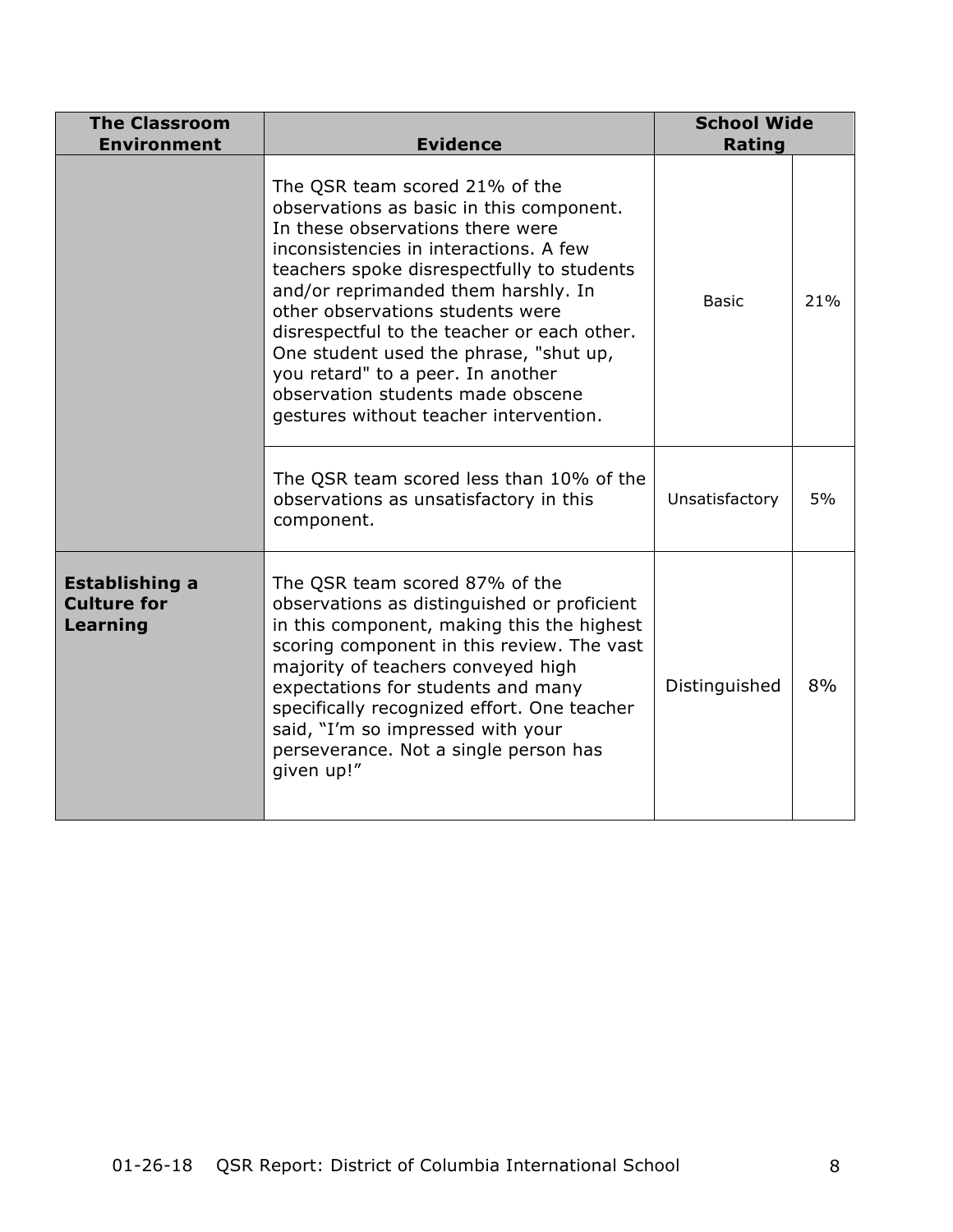| <b>The Classroom</b><br><b>Environment</b> | <b>Evidence</b>                                                                                                                                                                                                                                                                                                                                                                                                                                                                                                 | <b>School Wide</b><br><b>Rating</b> |     |
|--------------------------------------------|-----------------------------------------------------------------------------------------------------------------------------------------------------------------------------------------------------------------------------------------------------------------------------------------------------------------------------------------------------------------------------------------------------------------------------------------------------------------------------------------------------------------|-------------------------------------|-----|
|                                            | Another teacher said, "Please don't call<br>out. My job is to make sure every student<br>has an understanding so I need to hear<br>from every voice, not always the same<br>voices, although I appreciate your<br>enthusiasm." Students responded by<br>putting forth effort, demonstrating<br>excitement for the work, and asking<br>questions to deepen their own<br>understanding.                                                                                                                           | Proficient                          | 79% |
|                                            | In many observations teachers insisted on<br>precise vocabulary usage and proper<br>grammar. In most of the language classes,<br>the target language was expected at all<br>times and the teachers reminded students<br>of this expectation when needed.                                                                                                                                                                                                                                                        |                                     |     |
|                                            | The QSR team scored 13% of the<br>observations as basic in this component.<br>In several observations the teacher<br>reserved high expectations for some<br>students and not for others. When some<br>students struggled to meet the<br>expectation, the teacher did not offer<br>encouragement or support, resulting in<br>incomplete work.                                                                                                                                                                    |                                     |     |
|                                            | In one of these observations, the teacher<br>did not engage with students during group<br>work and instead prepared materials for<br>another task. This resulted in several<br>students becoming disengaged from the<br>work and talking off-topic. In another<br>observation students became visibly<br>frustrated with the expectation to speak in<br>the target language and did not take<br>initiative for their own work. The teacher<br>insisted on the expectation but was only<br>minimally successful. | <b>Basic</b>                        | 13% |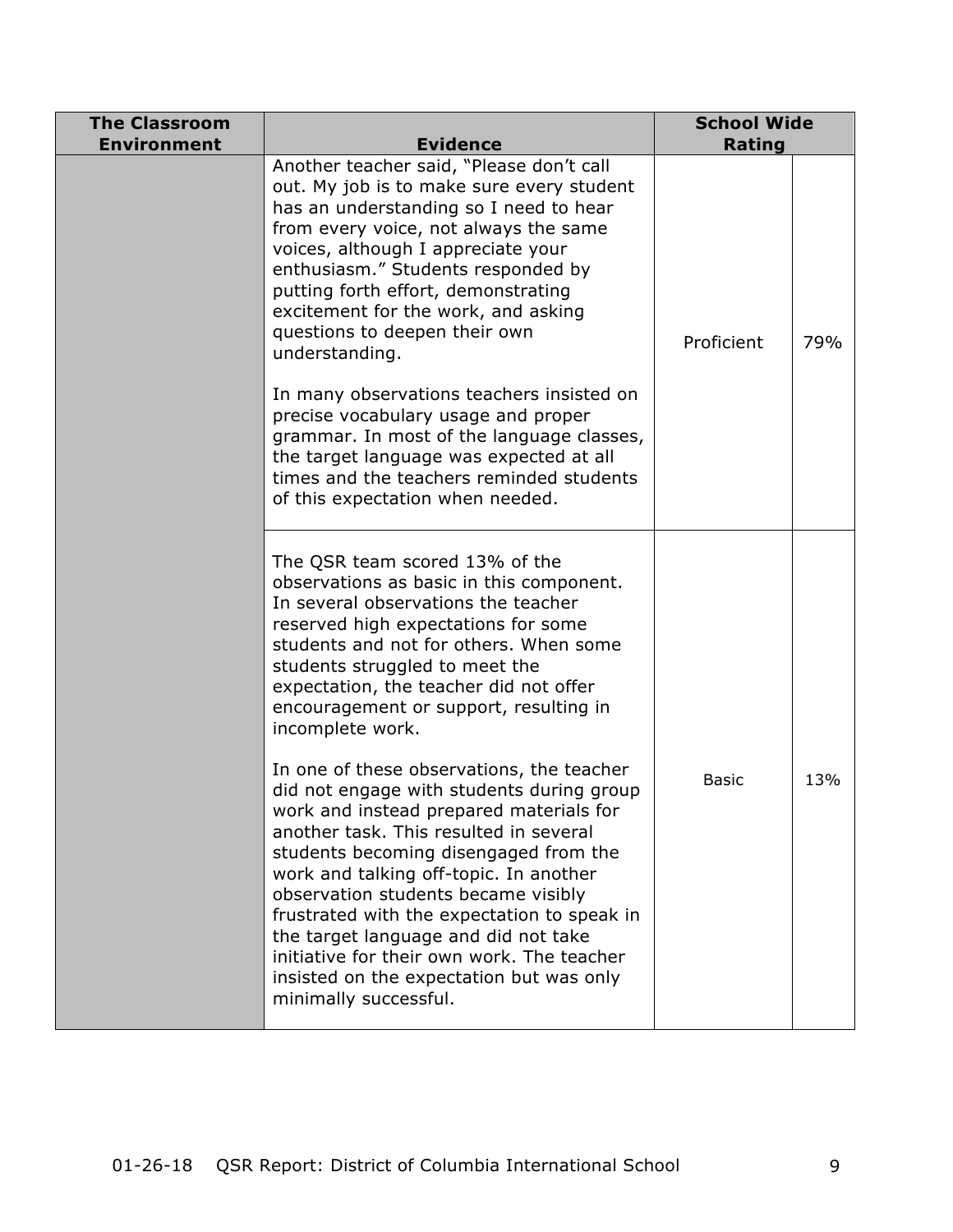| <b>The Classroom</b><br><b>Environment</b>               | <b>Evidence</b>                                                                                                                                                                                                                                                                                                                                                                                                                                                                                                                                                                                                                                    | <b>School Wide</b><br>Rating |       |
|----------------------------------------------------------|----------------------------------------------------------------------------------------------------------------------------------------------------------------------------------------------------------------------------------------------------------------------------------------------------------------------------------------------------------------------------------------------------------------------------------------------------------------------------------------------------------------------------------------------------------------------------------------------------------------------------------------------------|------------------------------|-------|
|                                                          | The QSR team rated none of the<br>observations as unsatisfactory in this<br>component.                                                                                                                                                                                                                                                                                                                                                                                                                                                                                                                                                             | Unsatisfactory               | $0\%$ |
| <b>Managing</b><br><b>Classroom</b><br><b>Procedures</b> | The QSR team scored 74% of the<br>observations as distinguished or proficient<br>in this component. Classroom routines and<br>procedures were smooth and efficient in<br>these observations. Students productively<br>engaged during independently work and<br>transitioned to group work efficiently. In<br>several observations students chose to<br>work in spaces outside of the classroom.<br>In these observations students used<br>instructional time responsibly.<br>Many teachers had clear procedures to set<br>the tone for work times. Teachers used<br>posters and PowerPoint slides to clearly<br>communicate expectations. In a few | Distinguished                | 3%    |
|                                                          | observations teachers played classical<br>music during work times to maintain a<br>peaceful environment.<br>In one observation the teacher passed out<br>the opening work at the door upon<br>students' arrival. Several teachers had<br>specific locations for class materials,<br>including a bathroom pass, and students<br>knew where to access what they needed.<br>Some teachers used projected timers and<br>positively narrated transitions to maximize<br>learning time. The QSR team noted that<br>even when students needed their<br>Chromebooks, the transition to technology<br>was fluid and non-disruptive.                         | Proficient                   | 71%   |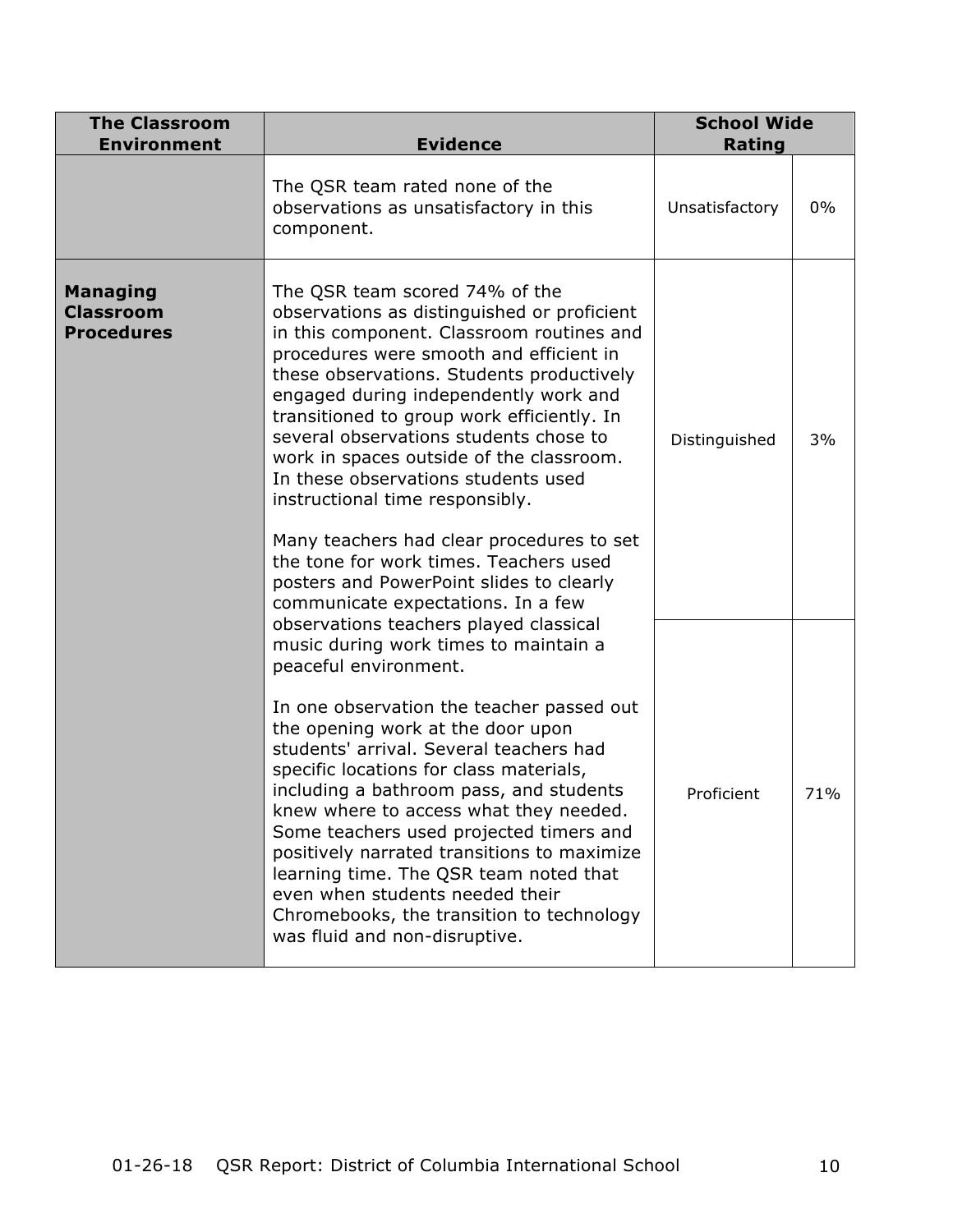| <b>The Classroom</b><br><b>Environment</b> | <b>Evidence</b>                                                                                                                                                                                                                                                                                                                                                                                                                                                                                                                                                                                                                                                                                                                                                                                                                                                                                                                                                              | <b>School Wide</b><br>Rating |     |
|--------------------------------------------|------------------------------------------------------------------------------------------------------------------------------------------------------------------------------------------------------------------------------------------------------------------------------------------------------------------------------------------------------------------------------------------------------------------------------------------------------------------------------------------------------------------------------------------------------------------------------------------------------------------------------------------------------------------------------------------------------------------------------------------------------------------------------------------------------------------------------------------------------------------------------------------------------------------------------------------------------------------------------|------------------------------|-----|
|                                            | The QSR team scored 26% of the<br>observations as basic in this component.<br>In these classrooms, the QSR team noted<br>a trend of disengagement when students<br>were not working directly with the teacher.<br>In several observations procedures were<br>clearly established, but implementation<br>was inconsistent. When one teacher called<br>for students to transition from computers<br>to worksheets, the transition took several<br>minutes.<br>In another observation not all students<br>responded to the teacher's directions to<br>clean-up, and some used their<br>Chromebook to search for unrelated items.<br>The process took over ten minutes,<br>resulting in several students waiting for<br>classmates to follow directions. In another<br>observation the teacher spent<br>approximately fifteen minutes working<br>with one student to get their annotation<br>program to work. Other students remained<br>idle and unproductive during that time. | <b>Basic</b>                 | 26% |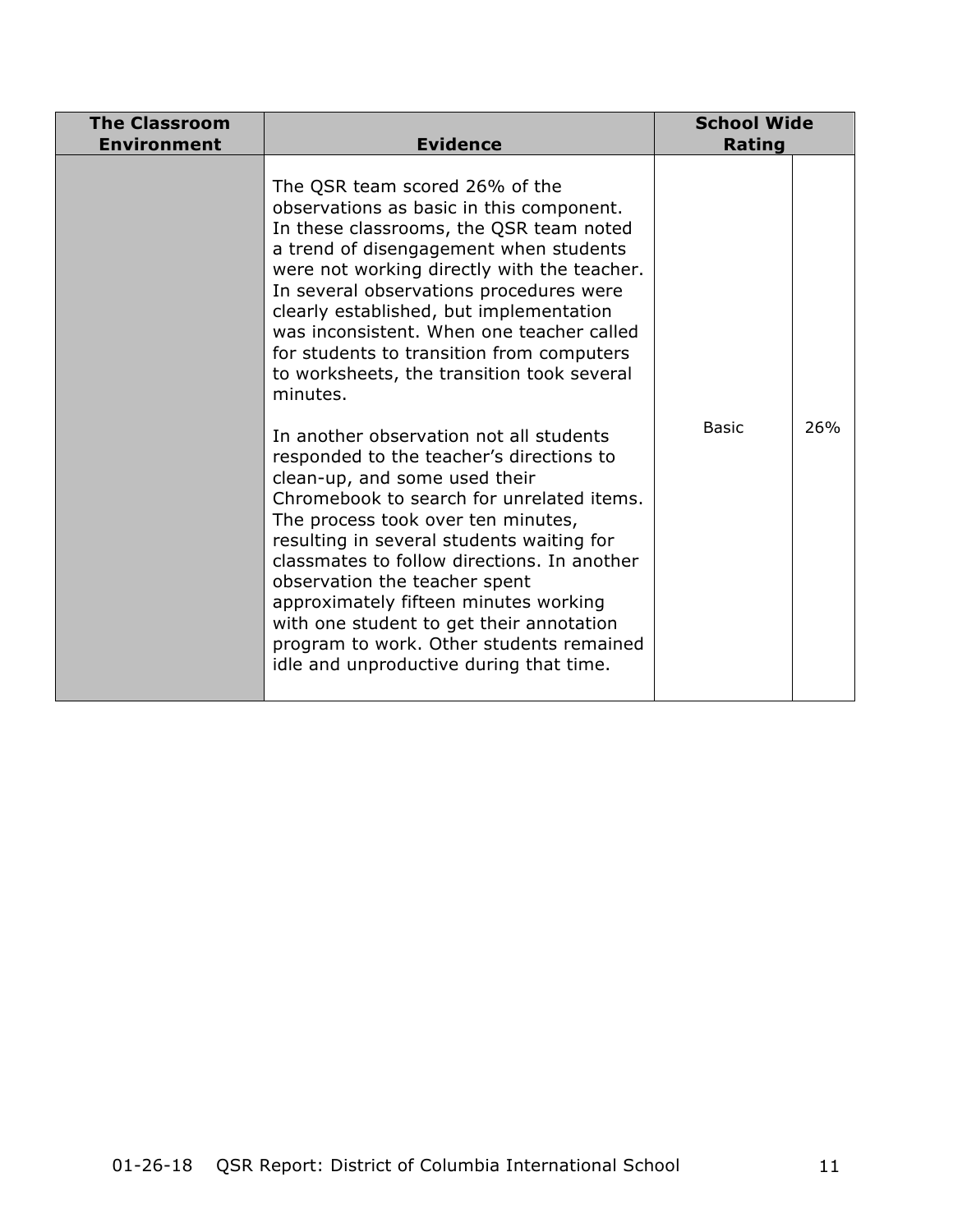|                                                                                                                                                                                                                                                                                                                                                                                                                                                                                                                                                                                                 | The QSR team scored none of the<br>observations as unsatisfactory in this<br>component.                                                                                                                                                                                                                                                                                                                                                                                                                                                                                                                                                | Unsatisfactory | $0\%$ |
|-------------------------------------------------------------------------------------------------------------------------------------------------------------------------------------------------------------------------------------------------------------------------------------------------------------------------------------------------------------------------------------------------------------------------------------------------------------------------------------------------------------------------------------------------------------------------------------------------|----------------------------------------------------------------------------------------------------------------------------------------------------------------------------------------------------------------------------------------------------------------------------------------------------------------------------------------------------------------------------------------------------------------------------------------------------------------------------------------------------------------------------------------------------------------------------------------------------------------------------------------|----------------|-------|
| <b>Managing Student</b><br>The QSR team scored 68% of the<br><b>Behavior</b><br>observations as distinguished or proficient<br>in this component. Student behavior was<br>generally appropriate, and when<br>necessary, teachers effectively responded<br>to misbehavior by having quick, private,<br>and respectful conversations with<br>students. Some teachers anticipated<br>possible misbehaviors and responded<br>proactively. One teacher said, "I'm hearing<br>some chatter that is telling me maybe you<br>can't sit that far away from me." Other<br>teachers used variations on the | Distinguished                                                                                                                                                                                                                                                                                                                                                                                                                                                                                                                                                                                                                          | 13%            |       |
|                                                                                                                                                                                                                                                                                                                                                                                                                                                                                                                                                                                                 | "countdown" strategy as well as positive<br>reinforcement of good behavior when<br>trying to redirect students, and these<br>attempts were generally successful. One<br>teacher counted down with the expected<br>behavior, "Three: chrome books closed.<br>Two: get out your punch card. One: eyes<br>on me. Thank you for everyone who is<br>ready, we are just waiting for one person."<br>In the distinguished observations there<br>was no misbehavior. Teachers used<br>proximity to monitor and swiftly respond<br>to behaviors as needed. In a few<br>observations, students helped each other<br>get back on the right track. | Proficient     | 55%   |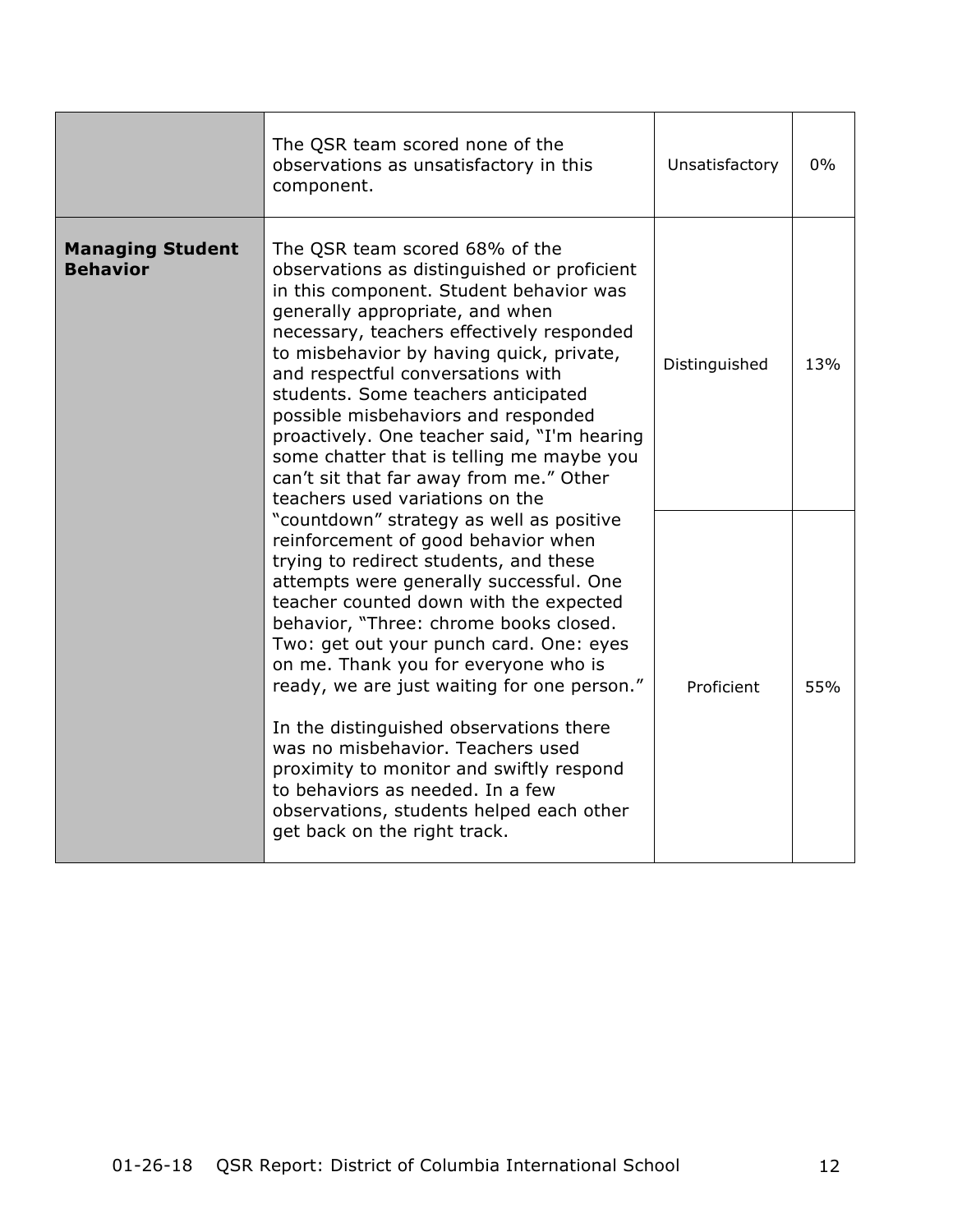| 26% of observations were scored as basic<br>in this component. Even though many<br>classrooms had a "behavior ladder"<br>outlining the consequences for<br>misbehavior, teachers in the basic<br>observations did not use this management<br>tool consistently and/or effectively. In<br>several observations the teacher<br>threatened to use consequences but<br>students neither changed their behavior<br>nor received a consequence. In other<br>observations teachers ignored or did not<br>respond to misbehaviors including several<br>inappropriate comments by students. The<br>QSR team heard students saying "shut up"<br>to each other and making inappropriate<br>noises without redirection or response<br>from the teacher. | <b>Basic</b>   | 26% |
|---------------------------------------------------------------------------------------------------------------------------------------------------------------------------------------------------------------------------------------------------------------------------------------------------------------------------------------------------------------------------------------------------------------------------------------------------------------------------------------------------------------------------------------------------------------------------------------------------------------------------------------------------------------------------------------------------------------------------------------------|----------------|-----|
| The QSR team rated less than 10% of the<br>observations as unsatisfactory in this<br>component.                                                                                                                                                                                                                                                                                                                                                                                                                                                                                                                                                                                                                                             | Unsatisfactory | 5%  |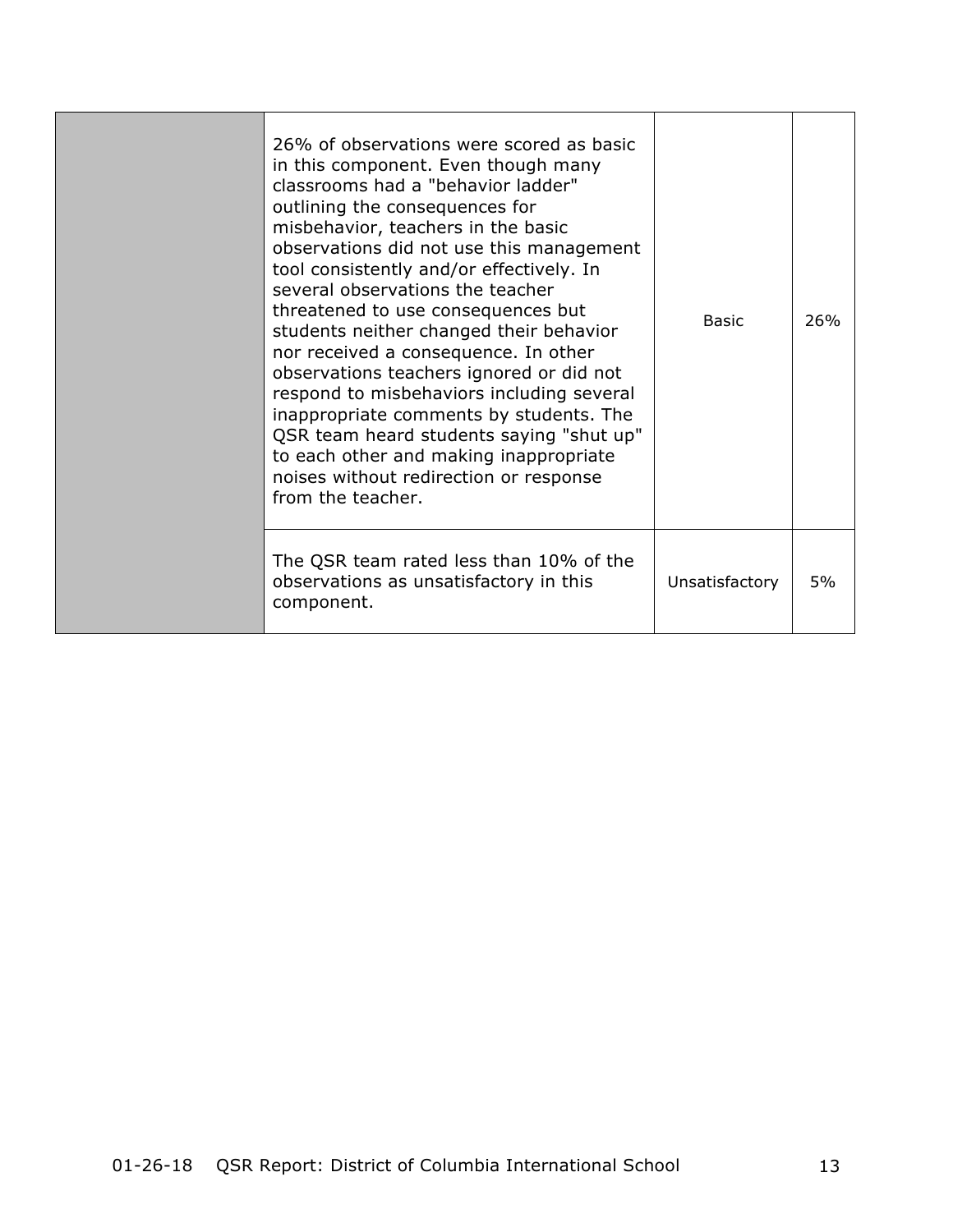#### **INSTRUCTION**

This table summarizes the school's performance on the Instruction domain of the rubric during the unannounced visits. The label definitions for classroom observations of "distinguished," "proficient," "basic," and "unsatisfactory" are those from the Danielson framework. The QSR team scored 74% of classrooms as "distinguished" or "proficient" for the Instruction domain. Please see Appendix III for a breakdown of each subdomain score.

| <b>Instruction</b>                    | <b>Evidence</b>                                                                                                                                                                                                                                                                                                                                                                                                                                                                                                                                                          | <b>School Wide</b><br>Rating |     |
|---------------------------------------|--------------------------------------------------------------------------------------------------------------------------------------------------------------------------------------------------------------------------------------------------------------------------------------------------------------------------------------------------------------------------------------------------------------------------------------------------------------------------------------------------------------------------------------------------------------------------|------------------------------|-----|
| <b>Communicating</b><br>with Students | The QSR team scored 84% of the<br>observations as distinguished or<br>proficient in this component. Most<br>teachers clearly explained the purpose<br>for lessons, contextualizing where that<br>day's focus fell within the larger unit.<br>Many teachers explicitly incorporated<br>vocabulary instruction within the<br>content. Teachers also suggested<br>strategies students could use during<br>work times. One teacher noted, "I got a<br>sense in the last class that some of us<br>didn't understand what was going on.<br>What I found helpful was to re-read | Distinguished                | 11% |
|                                       | what we did yesterday, and then start<br>today's reading."<br>In the distinguished observations<br>teachers often anticipated student<br>misunderstanding and students<br>explained the content to each other in<br>small group work. One teacher offered<br>brief vocabulary lessons with visuals on<br>the terms "bait" and "lure" from the<br>anchor text. A student then used 'lure'<br>in a sentence to make an inference<br>about the character's motivations.                                                                                                     | Proficient                   | 73% |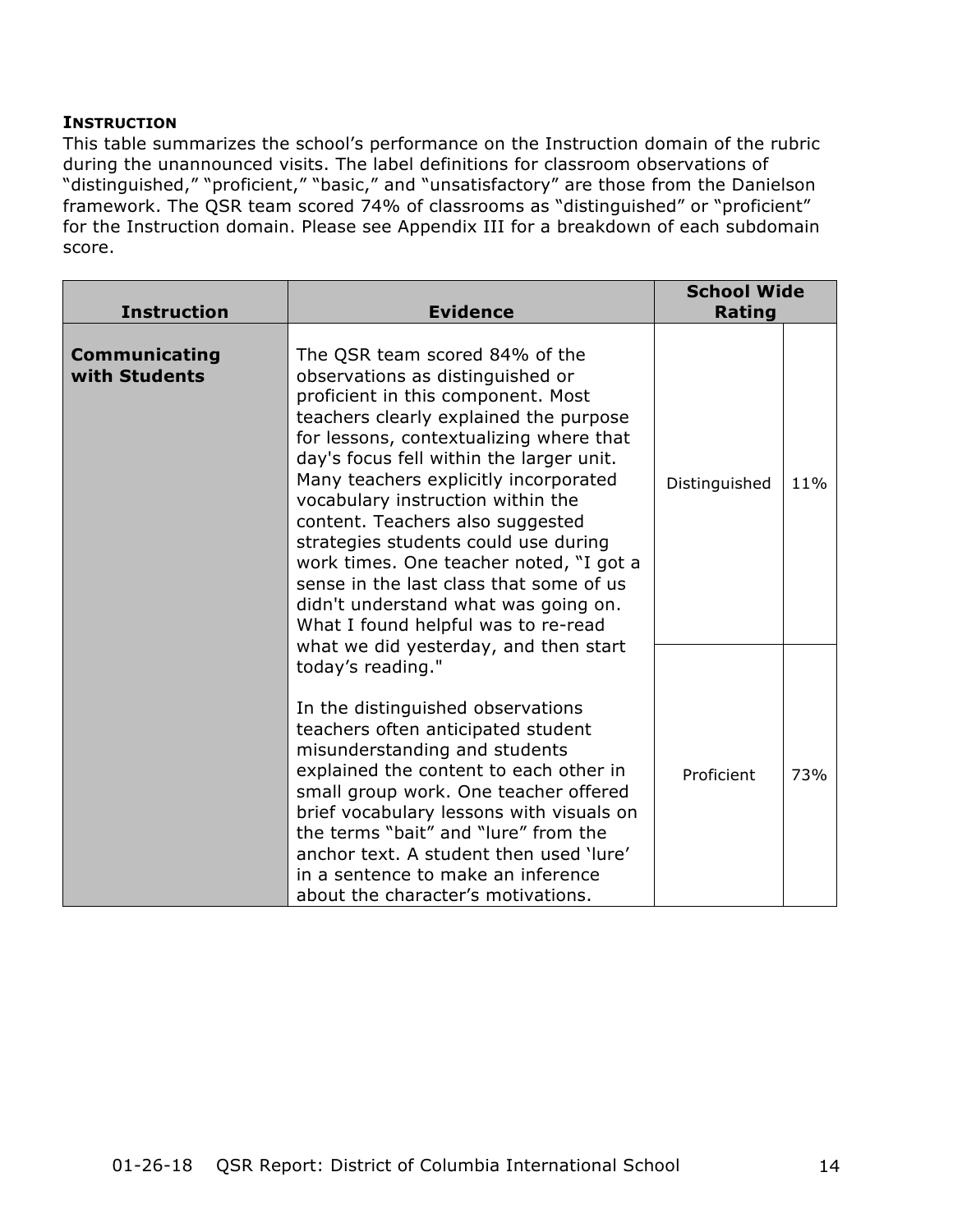| <b>Instruction</b>                                                                | <b>Evidence</b>                                                                                                                                                                                                                                                                                                                                                                                                                                                                                                                                                                                                                                                                                                                                                                                                                                                                   | <b>School Wide</b><br><b>Rating</b> |     |
|-----------------------------------------------------------------------------------|-----------------------------------------------------------------------------------------------------------------------------------------------------------------------------------------------------------------------------------------------------------------------------------------------------------------------------------------------------------------------------------------------------------------------------------------------------------------------------------------------------------------------------------------------------------------------------------------------------------------------------------------------------------------------------------------------------------------------------------------------------------------------------------------------------------------------------------------------------------------------------------|-------------------------------------|-----|
|                                                                                   | The QSR team scored 16% of the<br>observations as basic in this<br>component. In these observations<br>teachers had to give directions several<br>times because students were confused.<br>In other observations the purpose of<br>the lesson or work was unclear. Even<br>though students and teachers did the<br>work, the academic focus was<br>procedural rather than intellectually<br>engaging. Some students remarked that<br>they had fun doing a lab, but there was<br>little to no discussion about the purpose<br>of the lab or the resulting learning.                                                                                                                                                                                                                                                                                                                | <b>Basic</b>                        | 16% |
|                                                                                   | The QSR team rated none of the<br>observations as unsatisfactory in this<br>component.                                                                                                                                                                                                                                                                                                                                                                                                                                                                                                                                                                                                                                                                                                                                                                                            | Unsatisfactory                      | 0%  |
| <b>Using</b><br><b>Questioning/Prompts</b><br>and Discussion<br><b>Techniques</b> | The QSR team scored 65% of the<br>observations as distinguished or<br>proficient in this component. Genuine<br>discussion among students<br>predominated these observations.<br>Teachers used a variety of strategies to<br>engage each student including calling<br>on students who did not initially<br>volunteer, stepping aside to let students<br>respond to each other, and using<br>colored dots to indicate roles and times<br>to speak. Many teachers encouraged<br>students to explain their thinking and<br>use evidence from the text when<br>appropriate. Several teachers also used<br>questioning to help students connect<br>content to their own lives.<br>The distinguished observations were<br>characterized by rich discussion where<br>students often initiated topics or<br>extended the discussion with questions<br>of their own. In one observation the | Distinguished                       | 12% |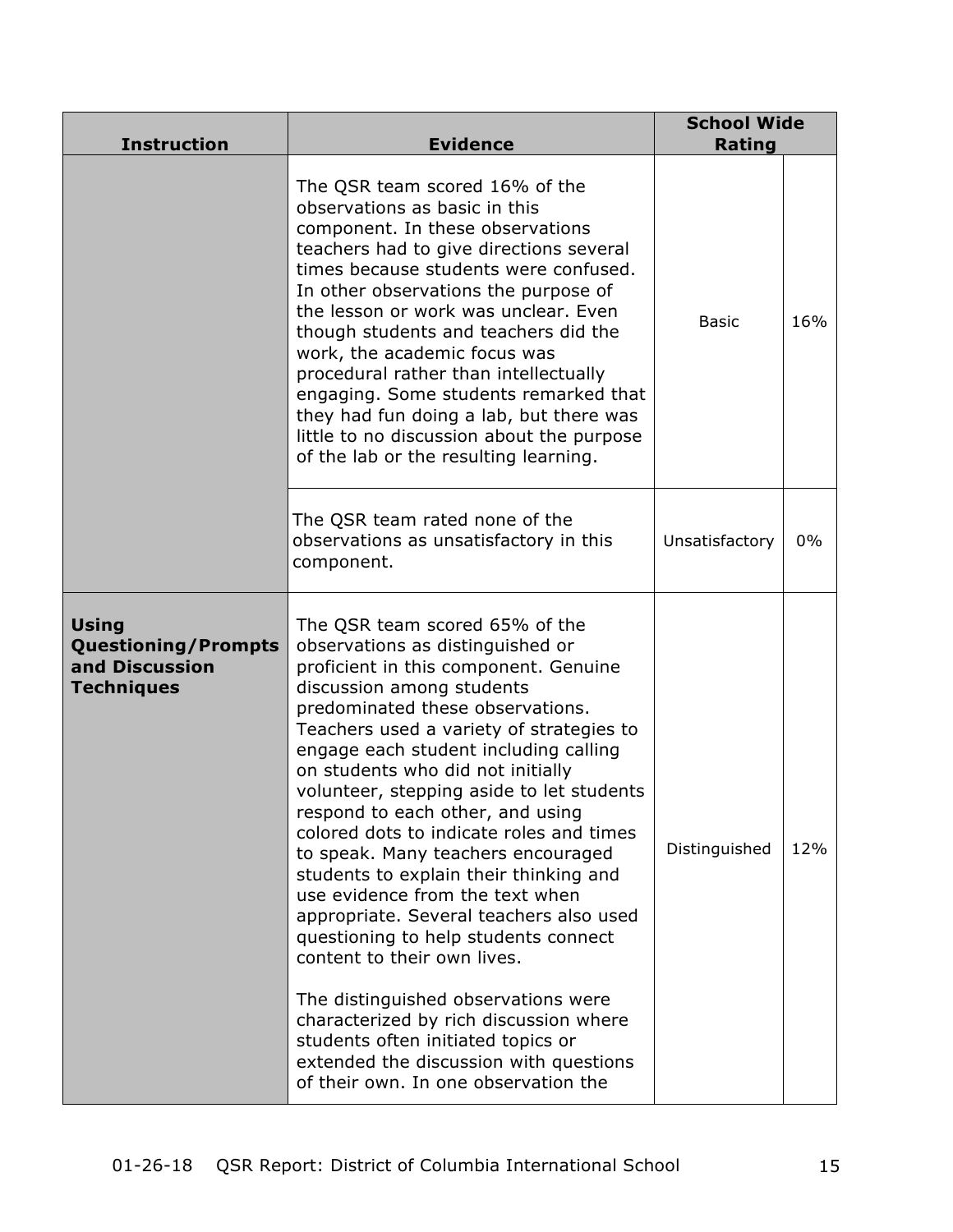| <b>Instruction</b>                      | <b>Evidence</b>                                                                                                                                                                                                                                                                                                                                                                                                                                                                                                                                                                                                                                                                                                                                                                                 | <b>School Wide</b><br><b>Rating</b> |     |
|-----------------------------------------|-------------------------------------------------------------------------------------------------------------------------------------------------------------------------------------------------------------------------------------------------------------------------------------------------------------------------------------------------------------------------------------------------------------------------------------------------------------------------------------------------------------------------------------------------------------------------------------------------------------------------------------------------------------------------------------------------------------------------------------------------------------------------------------------------|-------------------------------------|-----|
|                                         | entire class got into a heated debate<br>about the similarity of geometric<br>shapes. The teacher asked leading<br>questions to guide their discussions, but<br>the students themselves led the<br>majority of the questioning.                                                                                                                                                                                                                                                                                                                                                                                                                                                                                                                                                                 | Proficient                          | 53% |
|                                         | The QSR team scored 35% of the<br>observations as basic in this<br>component. In these observations<br>teacher questioning was either along a<br>single path of inquiry with one-option<br>answers and/or only a small number of<br>students participated in the discussions.<br>In one observation the teacher's<br>questions were rapid-fire, neither<br>leaving room for student discussion nor<br>clarification of any misunderstandings.<br>In another observation, the teacher<br>asked questions that were opened-<br>ended but settled for students giving<br>only yes/no answers without any<br>elaboration. Another lesson was<br>comprised of rote activities such as fill<br>in the blanks from listening to audio in<br>the target language, matching words,<br>and a word search. | <b>Basic</b>                        | 35% |
|                                         | The QSR team scored none of the<br>observations as unsatisfactory in this<br>component.                                                                                                                                                                                                                                                                                                                                                                                                                                                                                                                                                                                                                                                                                                         | Unsatisfactory                      | U%  |
| <b>Engaging Students in</b><br>Learning | The QSR team scored 67% of the<br>observations as distinguished or<br>proficient in this component. Many<br>learning tasks were aligned with<br>instructional outcomes and were<br>designed to engage students in<br>challenging content. In one math<br>observation students used                                                                                                                                                                                                                                                                                                                                                                                                                                                                                                              | Distinguished                       | 8%  |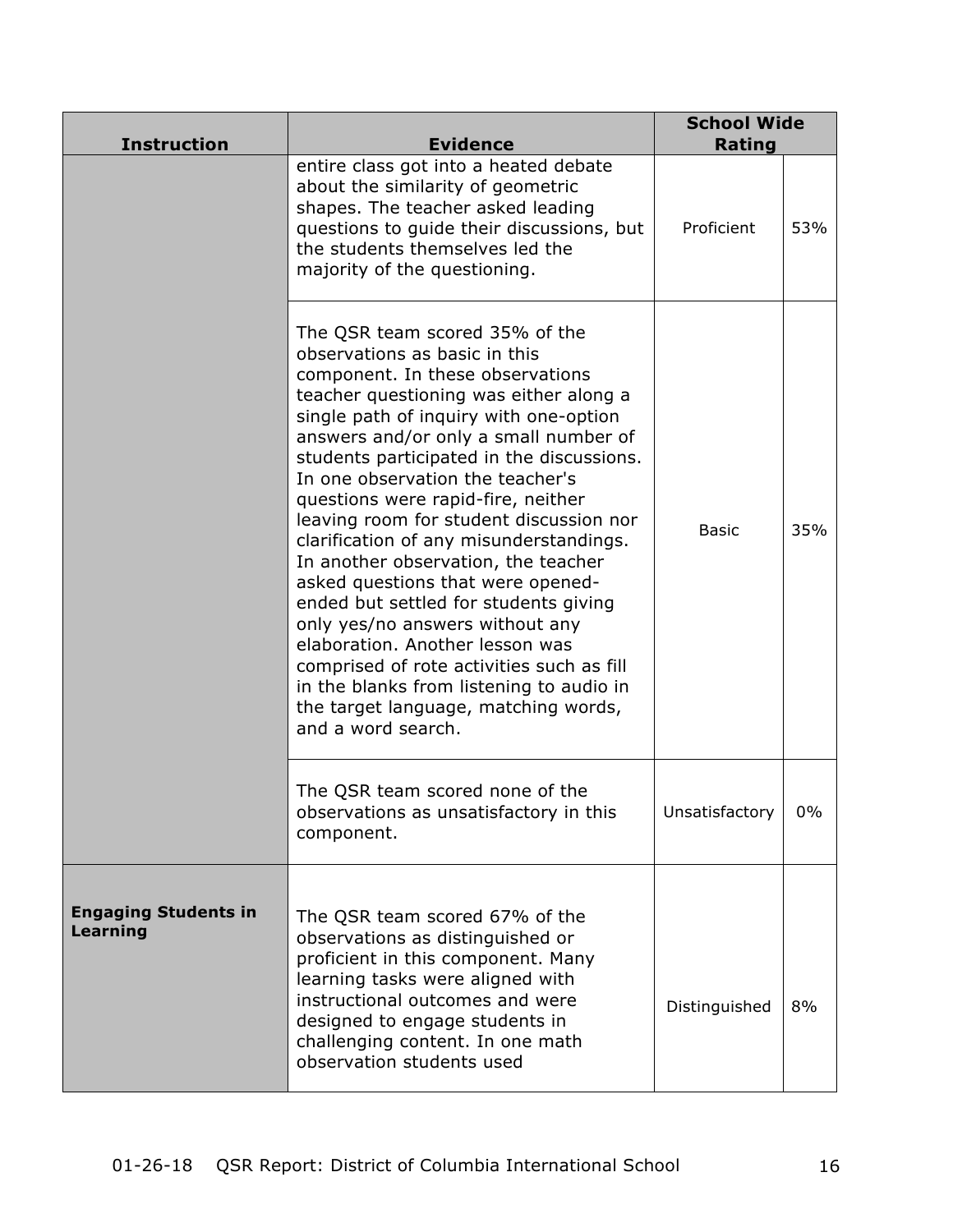| <b>Instruction</b> | <b>Evidence</b>                                                                                                                                                                                                                                                                                                                                                                                                                                                                                                                                                                                                                                                                                                                                                                                                                                                                                          | <b>School Wide</b><br><b>Rating</b> |     |
|--------------------|----------------------------------------------------------------------------------------------------------------------------------------------------------------------------------------------------------------------------------------------------------------------------------------------------------------------------------------------------------------------------------------------------------------------------------------------------------------------------------------------------------------------------------------------------------------------------------------------------------------------------------------------------------------------------------------------------------------------------------------------------------------------------------------------------------------------------------------------------------------------------------------------------------|-------------------------------------|-----|
|                    | manipulatives to derive the formula for<br>the area of a circle using their prior<br>knowledge of circumference. In several<br>observations long-term projects<br>dominated class time. Student choice<br>was evident in several observations. In<br>one observation students engaged in<br>reading and researching about South<br>Sudan and had choice in their approach<br>to answering the big questions of the<br>assignment.<br>Several teachers used a variety of<br>groupings to allow students time to                                                                                                                                                                                                                                                                                                                                                                                           | Proficient                          | 59% |
|                    | discuss together and ponder alone. In<br>one math observation students were<br>given a task to work on independently,<br>then discuss with a partner, and then<br>share out to the class. Differentiation<br>was evident in some of the assignments<br>and in strategic groupings.                                                                                                                                                                                                                                                                                                                                                                                                                                                                                                                                                                                                                       |                                     |     |
|                    | The QSR team scored 32% of the<br>observations as basic in this<br>component. In several observations the<br>lesson was purely procedural in nature<br>and did not require students to question<br>or engage intellectually with the<br>content. Student engagement in these<br>observations was inconsistent. Pacing in<br>some of these observations was also<br>inconsistent. In one observation most<br>students completed the assignment and<br>engaged in off-task behaviors or<br>bickered with their partners for more<br>than half of the observation. The<br>teacher did not provide any opportunity<br>for reflection or closure on the lesson,<br>but rather students were left<br>unoccupied for a significant amount of<br>time. In another observation a large<br>portion of the class time was dedicated<br>to a read-aloud. Students were asked to<br>annotate, but most sat passively. | <b>Basic</b>                        | 32% |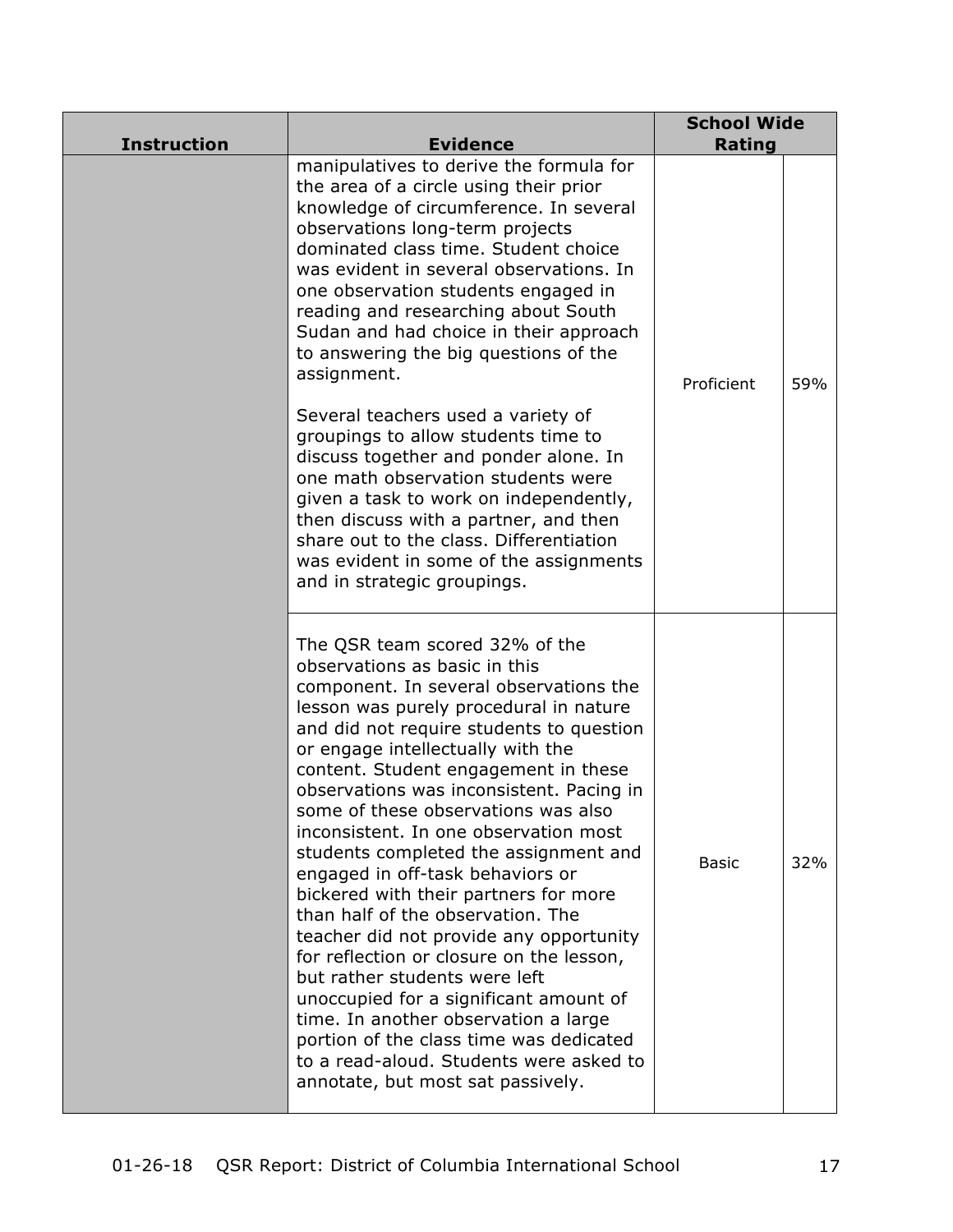| <b>Instruction</b>                               | <b>Evidence</b>                                                                                                                                                                                                                                                                                                                                                                                                                                                                                                                                                       | <b>School Wide</b><br><b>Rating</b> |       |
|--------------------------------------------------|-----------------------------------------------------------------------------------------------------------------------------------------------------------------------------------------------------------------------------------------------------------------------------------------------------------------------------------------------------------------------------------------------------------------------------------------------------------------------------------------------------------------------------------------------------------------------|-------------------------------------|-------|
|                                                  | The QSR team rated none of the<br>observations as unsatisfactory in this<br>component.                                                                                                                                                                                                                                                                                                                                                                                                                                                                                | Unsatisfactory                      | $0\%$ |
| <b>Using Assessment in</b><br><b>Instruction</b> | The QSR team scored 78% of the<br>observations as distinguished or<br>proficient in this component. Many<br>teachers used questions to diagnose<br>learning and adjusted instruction<br>accordingly. Other teachers<br>incorporated specific feedback, at times<br>from peers, to advance learning. In one<br>observation students engaged in self-<br>assessment by writing annotations and<br>answering universal clarifying questions<br>about the anchor text. The teacher then<br>followed up with individual students as<br>needed during independent practice. | Distinguished                       | 3%    |
|                                                  | Several teachers made expectations for<br>work clear to students through the use<br>of clear criteria, rubrics, or exemplars.<br>One teacher said, we are going to split<br>up into small groups and I will be<br>looking for how you are discussing and<br>working together to solve the problems.<br>Everyone needs to contribute."<br>In another observation the teacher<br>asked students to specifically name<br>what they noticed in the exemplar so<br>that they could then produce similar<br>high-quality work.                                              | Proficient                          | 75%   |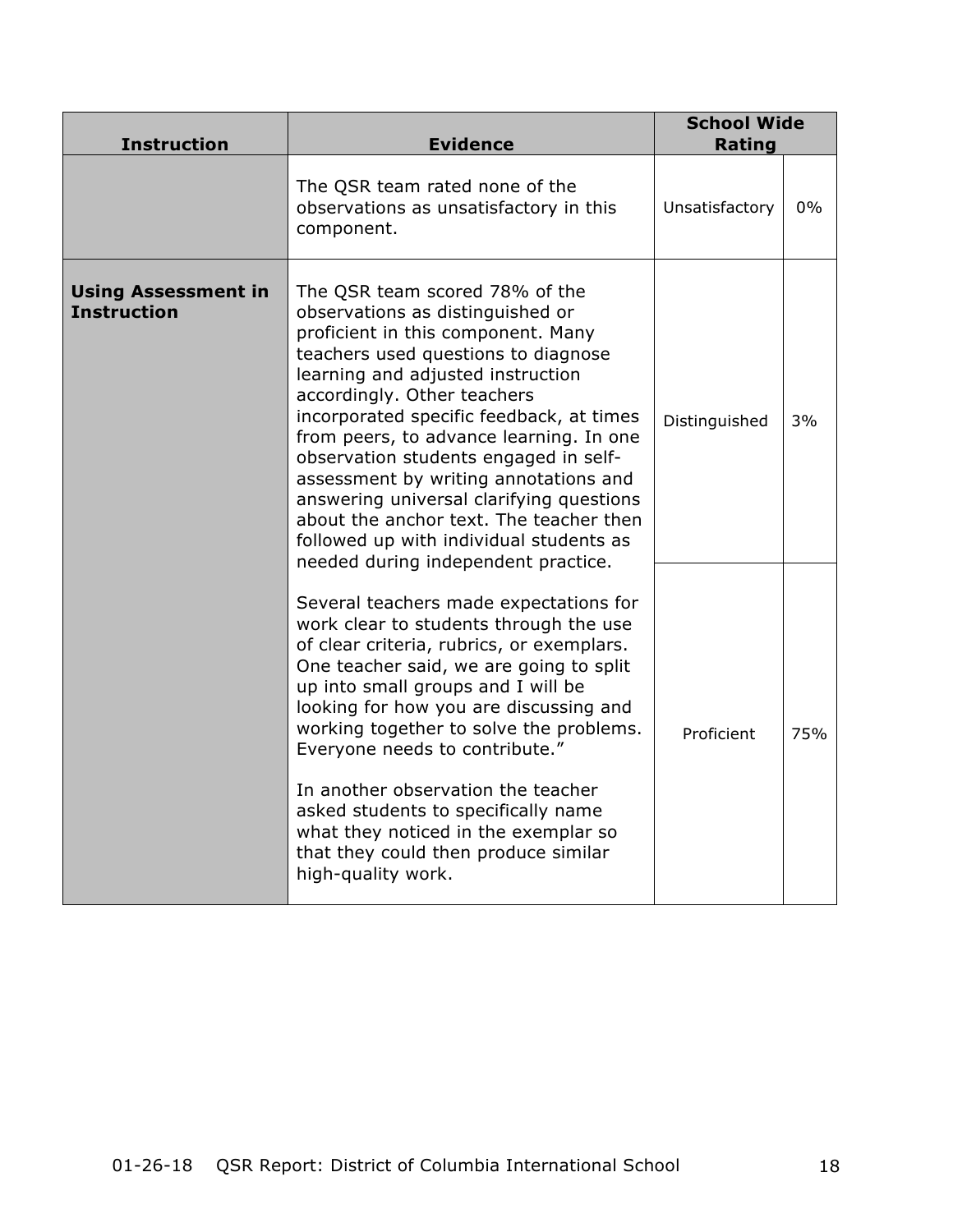| <b>Instruction</b> | <b>Evidence</b>                                                                                                                                                                                                                                                                                                                                                                                                                                                                                                                                                                           | <b>School Wide</b><br>Rating |     |
|--------------------|-------------------------------------------------------------------------------------------------------------------------------------------------------------------------------------------------------------------------------------------------------------------------------------------------------------------------------------------------------------------------------------------------------------------------------------------------------------------------------------------------------------------------------------------------------------------------------------------|------------------------------|-----|
|                    | The QSR team scored 19% of the<br>observations as basic in this<br>component. In these observations<br>feedback to students was vague or<br>global and not oriented to future<br>improvement or deeper understanding.<br>One teacher repeatedly told students,<br>"Revise your work," "Good job," or<br>"Awesome" without details about what<br>those comments meant. In another<br>observation the teacher did not offer<br>timely feedback. A few students<br>struggled during the lesson but the<br>teacher was unaware of this until<br>papers were collected at the end of<br>class. | Basic                        | 19% |
|                    | The QSR team rated less than 10% of<br>the observations as unsatisfactory in<br>this component.                                                                                                                                                                                                                                                                                                                                                                                                                                                                                           | Unsatisfactory               | 3%  |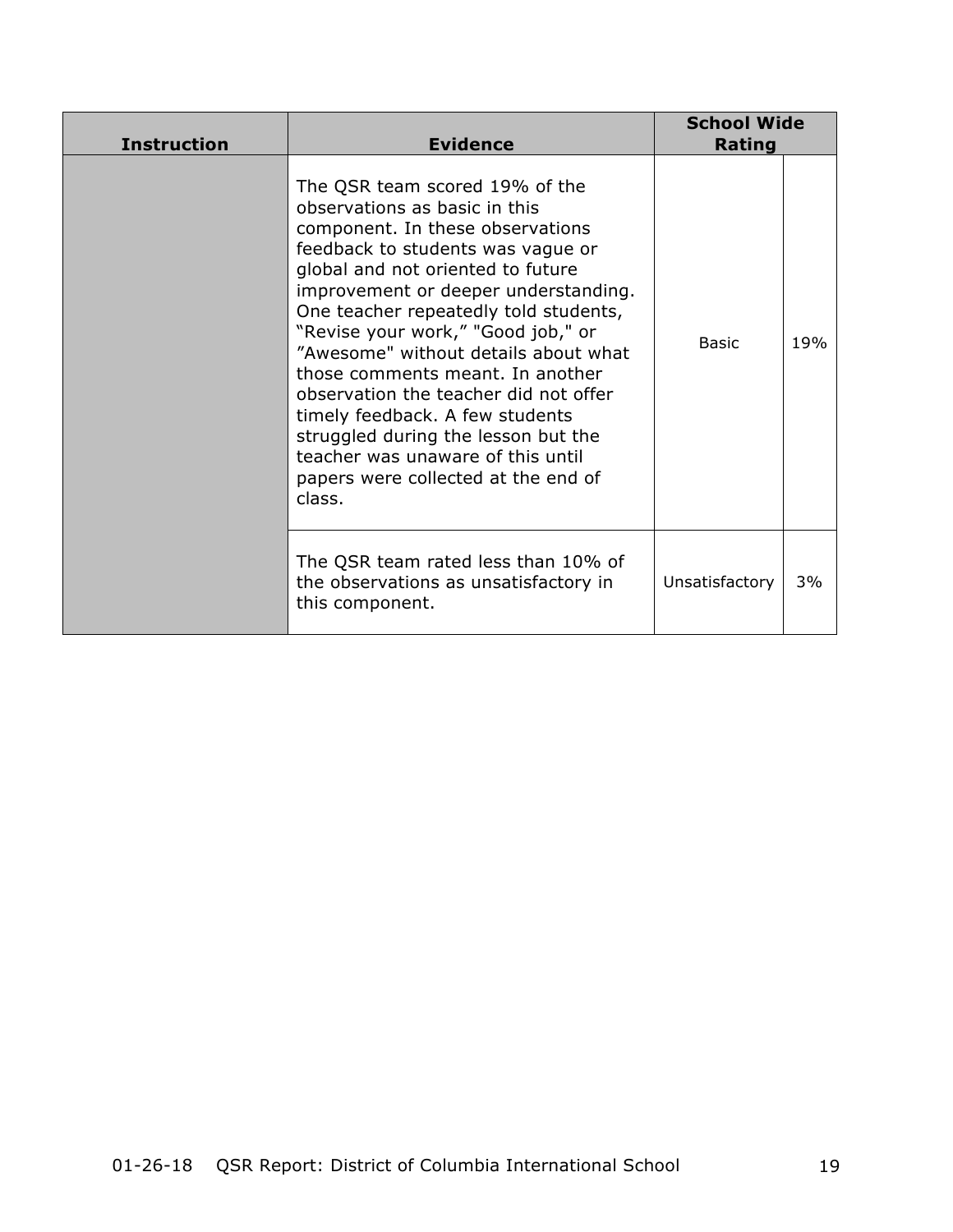# **APPENDIX I: THE CLASSROOM ENVIRONMENT OBSERVATION RUBRIC**

| <b>The Classroom</b><br><b>Environment</b>                                | <b>Unsatisfactory</b>                                                                                                                                                                                                   | <b>Basic</b>                                                                                                                                                                                                                                                                                                                              | <b>Proficient</b>                                                                                                                                                                                                                                 | <b>Distinguished</b>                                                                                                                                                                                                                                                                                                             |
|---------------------------------------------------------------------------|-------------------------------------------------------------------------------------------------------------------------------------------------------------------------------------------------------------------------|-------------------------------------------------------------------------------------------------------------------------------------------------------------------------------------------------------------------------------------------------------------------------------------------------------------------------------------------|---------------------------------------------------------------------------------------------------------------------------------------------------------------------------------------------------------------------------------------------------|----------------------------------------------------------------------------------------------------------------------------------------------------------------------------------------------------------------------------------------------------------------------------------------------------------------------------------|
| <b>Creating an</b><br><b>Environment of</b><br><b>Respect and Rapport</b> | Classroom interactions, both<br>between the teacher and<br>students and among<br>students, are negative or<br>inappropriate and<br>characterized by sarcasm,<br>putdowns, or conflict.                                  | Classroom interactions<br>are generally appropriate<br>and free from conflict but<br>may be characterized by<br>occasional displays of<br>insensitivity.                                                                                                                                                                                  | Classroom interactions<br>reflect general warmth<br>and caring and are<br>respectful of the cultural<br>and developmental<br>differences among groups<br>of students.                                                                             | Classroom interactions<br>are highly respectful,<br>reflecting genuine<br>warmth and caring<br>toward individuals.<br>Students themselves<br>ensure maintenance of<br>high levels of civility<br>among member of the<br>class.                                                                                                   |
| <b>Establishing a Culture</b><br>for Learning                             | The classroom does not<br>represent a culture for<br>learning and is<br>characterized by low teacher<br>commitment to the subject,<br>low expectations for student<br>achievement, and little<br>student pride in work. | The classroom<br>environment reflects only<br>a minimal culture for<br>learning, with only<br>modest or inconsistent<br>expectations for student<br>achievement, little<br>teacher commitment to<br>the subject, and little<br>student pride in work.<br>Both teacher and students<br>are performing at the<br>minimal level to "get by." | The classroom<br>environment represents a<br>genuine culture for<br>learning, with<br>commitment to the<br>subject on the part of<br>both teacher and<br>students, high<br>expectations for student<br>achievement, and student<br>pride in work. | Students assumes much<br>of the responsibility for<br>establishing a culture for<br>learning in the classroom<br>by taking pride in their<br>work, initiating<br>improvements to their<br>products, and holding<br>the work to the highest<br>standard. Teacher<br>demonstrates as<br>passionate commitment<br>to the subject.   |
| <b>Managing Classroom</b><br><b>Procedures</b>                            | Classroom routines and<br>procedures are either<br>nonexistent or inefficient,<br>resulting in the loss of much<br>instruction time.                                                                                    | Classroom routines and<br>procedures have been<br>established but function<br>unevenly or<br>inconsistently, with some<br>loss of instruction time.                                                                                                                                                                                       | Classroom routines and<br>procedures have been<br>established and function<br>smoothly for the most<br>part, with little loss of<br>instruction time.                                                                                             | Classroom routines and<br>procedures are seamless<br>in their operation, and<br>students assume<br>considerable<br>responsibility for their<br>smooth functioning.                                                                                                                                                               |
| <b>Managing Student</b><br><b>Behavior</b>                                | Student behavior is poor,<br>with no clear expectations,<br>no monitoring of student<br>behavior, and inappropriate<br>response to student<br>misbehavior.                                                              | Teacher makes an effort<br>to establish standards of<br>conduct for students,<br>monitor student behavior,<br>and respond to student<br>misbehavior, but these<br>efforts are not always<br>successful.                                                                                                                                   | Teacher is aware of<br>student behavior, has<br>established clear<br>standards of conduct, and<br>responds to student<br>misbehavior in ways that<br>are appropriate and<br>respectful of the students.                                           | Student behavior is<br>entirely appropriate,<br>with evidence of student<br>participation in setting<br>expectations and<br>monitoring behavior.<br>Teacher's monitoring of<br>student behavior is<br>subtle and preventive,<br>and teachers' response<br>to student misbehavior<br>is sensitive to individual<br>student needs. |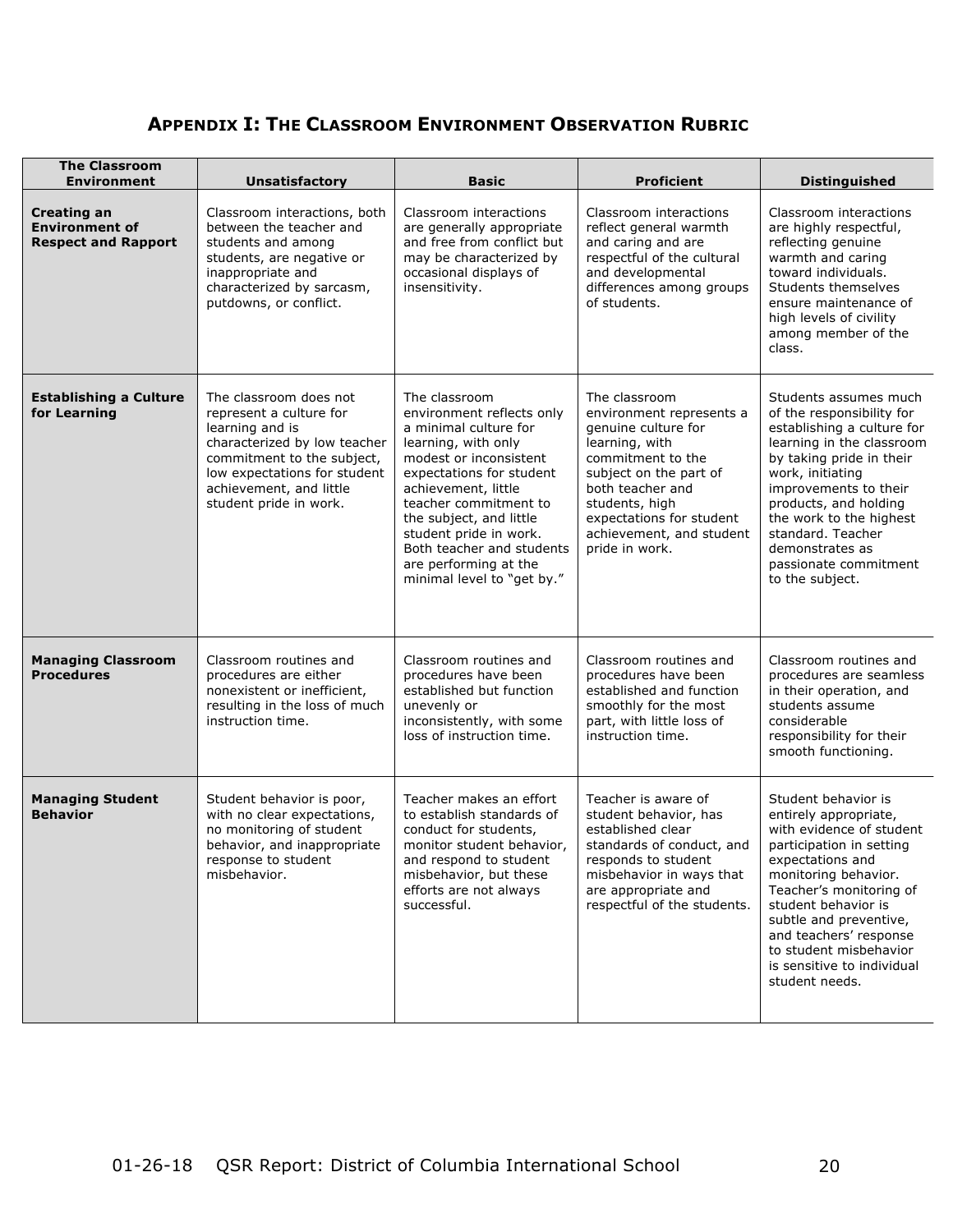## **APPENDIX II: INSTRUCTION OBSERVATION RUBRIC**

| <b>Instruction</b>                                              | <b>Unsatisfactory</b>                                                                                                                                                                                                                                                                                                             | <b>Basic</b>                                                                                                                                                                                                                                                                                                                                                                                                                         | <b>Proficient</b>                                                                                                                                                                                                                                                                                                                                                                                                                                                                      | <b>Distinguished</b>                                                                                                                                                                                                                                                                                                                                                                                                                                                                                                                                                                                                                           |  |
|-----------------------------------------------------------------|-----------------------------------------------------------------------------------------------------------------------------------------------------------------------------------------------------------------------------------------------------------------------------------------------------------------------------------|--------------------------------------------------------------------------------------------------------------------------------------------------------------------------------------------------------------------------------------------------------------------------------------------------------------------------------------------------------------------------------------------------------------------------------------|----------------------------------------------------------------------------------------------------------------------------------------------------------------------------------------------------------------------------------------------------------------------------------------------------------------------------------------------------------------------------------------------------------------------------------------------------------------------------------------|------------------------------------------------------------------------------------------------------------------------------------------------------------------------------------------------------------------------------------------------------------------------------------------------------------------------------------------------------------------------------------------------------------------------------------------------------------------------------------------------------------------------------------------------------------------------------------------------------------------------------------------------|--|
| Communicating<br>with Students                                  | Teacher's oral and<br>written communication<br>contains errors or is<br>unclear or inappropriate<br>to students. Teacher's<br>purpose in a lesson or<br>unit is unclear to<br>students. Teacher's<br>explanation of the<br>content is unclear or<br>confusing or uses<br>inappropriate language.                                  | Teacher's oral and<br>written communication<br>contains no errors, but<br>may not be completely<br>appropriate or may<br>require further<br>explanations to avoid<br>confusion. Teacher<br>attempts to explain the<br>instructional purpose,<br>with limited success.<br>Teacher's explanation of<br>the content is uneven;<br>some is done skillfully,<br>but other portions are<br>difficult to follow.                            | Teacher communicates<br>clearly and accurately to<br>students both orally and<br>in writing. Teacher's<br>purpose for the lesson or<br>unit is clear, including<br>where it is situation<br>within broader learning.<br>Teacher's explanation of<br>content is appropriate<br>and connects with<br>students' knowledge and<br>experience.                                                                                                                                              | Teacher's oral and written<br>communication is clear and<br>expressive, anticipating<br>possible student<br>misconceptions. Makes the<br>purpose of the lesson or unit<br>clear, including where it is<br>situated within broader<br>learning, linking purpose to<br>student interests. Explanation<br>of content is imaginative, and<br>connects with students'<br>knowledge and experience.<br>Students contribute to<br>explaining concepts to their<br>peers.                                                                                                                                                                              |  |
| <b>Using Questioning</b><br>and Discussion<br><b>Techniques</b> | Teacher makes poor<br>use of questioning and<br>discussion techniques,<br>with low-level<br>questions, limited<br>student participation,<br>and little true<br>discussion.                                                                                                                                                        | Teacher's use of<br>questioning and<br>discussion techniques is<br>uneven with some high-<br>level question; attempts<br>at true discussion;<br>moderate student<br>participation.                                                                                                                                                                                                                                                   | Teacher's use of<br>questioning and<br>discussion techniques<br>reflects high-level<br>questions, true<br>discussion, and full<br>participation by all<br>students.                                                                                                                                                                                                                                                                                                                    | Students formulate may of the<br>high-level questions and<br>assume responsibility for the<br>participation of all students in<br>the discussion.                                                                                                                                                                                                                                                                                                                                                                                                                                                                                              |  |
| <b>Engaging Students</b><br>in Learning                         | Students are not at all<br>intellectually engaged in<br>significant learning, as a<br>result of inappropriate<br>activities or materials,<br>poor representations of<br>content, or lack of<br>lesson structure.                                                                                                                  | Students are<br>intellectually engaged<br>only partially, resulting<br>from activities or<br>materials or uneven<br>quality, inconsistent<br>representation of<br>content or uneven<br>structure of pacing.                                                                                                                                                                                                                          | Students are intellectually<br>engaged throughout the<br>lesson, with appropriate<br>activities and materials,<br>instructive<br>representations of<br>content, and suitable<br>structure and pacing of<br>the lesson.                                                                                                                                                                                                                                                                 | Students are highly engaged<br>throughout the lesson and<br>make material contribution to<br>the representation of content,<br>the activities, and the<br>materials. The structure and<br>pacing of the lesson allow for<br>student reflection and closure.                                                                                                                                                                                                                                                                                                                                                                                    |  |
| <b>Using Assessment</b><br>in Instruction                       | Students are unaware<br>of criteria and<br>performance standards<br>by which their work will<br>be evaluated, and do<br>not engage in self-<br>assessment or<br>monitoring. Teacher<br>does not monitor<br>student learning in the<br>curriculum, and<br>feedback to students is<br>of poor quality and in<br>an untimely manner. | Students know some of<br>the criteria and<br>performance standards<br>by which their work will<br>be evaluated, and<br>occasionally assess the<br>quality of their own work<br>against the assessment<br>criteria and performance<br>standards. Teacher<br>monitors the progress of<br>the class as a whole but<br>elicits no diagnostic<br>information; feedback to<br>students is uneven and<br>inconsistent in its<br>timeliness. | Students are fully aware<br>of the criteria and<br>performance standards<br>by which their work will<br>be evaluated, and<br>frequently assess and<br>monitor the quality of<br>their own work against<br>the assessment criteria<br>and performance<br>standards. Teacher<br>monitors the progress of<br>groups of students in<br>the curriculum, making<br>limited use of diagnostic<br>prompts to elicit<br>information; feedback is<br>timely, consistent, and<br>of high quality. | Students are fully aware of the<br>criteria and standards by which<br>their work will be evaluated,<br>have contributed to the<br>development of the criteria,<br>frequently assess and monitor<br>the quality of their own work<br>against the assessment criteria<br>and performance standards,<br>and make active use of that<br>information in their learning.<br>Teacher actively and<br>systematically elicits diagnostic<br>information from individual<br>students regarding<br>understanding and monitors<br>progress of individual students;<br>feedback is timely, high quality,<br>and students use feedback in<br>their learning. |  |